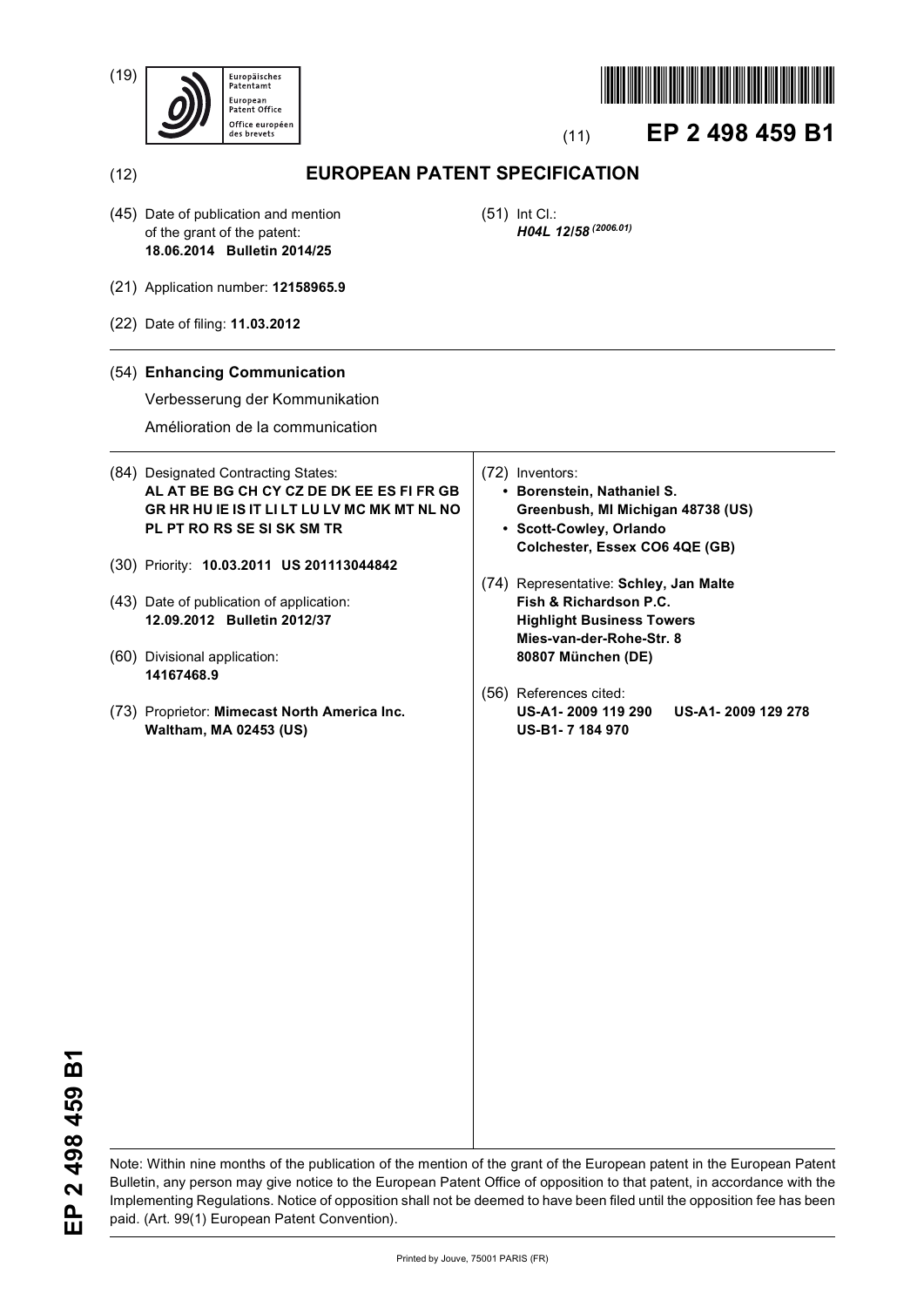## **Description**

#### **Background**

**[0001]** This description relates to enhancing communication.

**[0002]** Web-based email messaging, for example, can be enhanced by displaying to an email user advertisements or links that have been inferred to be related to the content of received or sent emails that are simultaneously being displayed to the user.

**[0003]** In enterprise-controlled email messaging, for example, messages are sometimes threaded so that a user to whom one message is being displayed is also told about the existence of other related emails in the thread.

**[0004]** Document US 2009119290 discloses that the content of the e-mail is analyzed to determine a topic or uncommon concept. The topic or uncommon concept of the email may be determined, for example, by analyzing the relative popularity or frequency of use of terms used in the e-mail. Information relevant to the e-mail's topic and content is then obtained by searching various sources, such as one or more databases, search servers, or the Internet. The relevant information may be inserted or otherwise included in the body of a reply e-mail or other related e-mail. The relevant information may be inserted in various forms, such as a hyperlink, or other formatted text.

#### Summary

**[0005]** The enhancing of communication that we describe here may encompass one or more of the following (and other) aspects, features, and implementations, and combinations of them.

**[0006]** In general, in an aspect, from content of a communication composed by a user, a strategy is inferred for selecting target information related to the content. The strategy is used to select target information from a body of target information. And information about the selected target information is reported to the user.

**[0007]** Implementations may include one or more of the following features. The user may be given access to at least some of the target information. The communication includes an email. The strategy includes a database query. The body of target information includes an archive. The body of target information includes an email archive. The body of target information includes an email archive maintained by or on behalf of a private enterprise. The reporting occurs at regular intervals. The regular intervals include daily intervals. The reporting occurs as the user composes the communication. The reporting is updated as the user composes the communication. The body of target information includes blogs, social network communications, news articles, journal publications, and patents. The selected target information includes email messages stored in a digital storage mechanism. The digital

storage mechanism includes at least one of an archive, a file, a message store, or a database. The body of target information includes documents. The selected target information includes documents. Inferring the strategy includes analyzing textual elements included in communication being composed by the user. The selected target information is identified as being associated with security permissions with respect to the user, a change in the security permissions is mediated to permit reporting of

*10* the information to the user. The change in the security permissions includes giving the user access to the selected target information associated with the security permissions. The change in the security permissions is time limited. Mediating a change in the security permissions

*15 20* to permit reporting of the information to the user includes requesting an authorized party to grant access to the user. The access grant is requested using a real-time communication method including at least one of telephone and instant message. The access grant is requested using an asynchronous communication method in-

cluding at least one of email and voicemail. **[0008]** In general, in an aspect, based on a permissions

*25* protocol associated with users of a communication system or with stored communications or with both users and stored communications, a particular user may access stored communications belonging to users in conformity with the permissions protocol. The particular user is prevented from accessing emails not in conformity with the permissions protocol.

*30 35 40* **[0009]** Implementations may include one or more of the following features. The permissions protocol defines a hierarchy of users, and the particular user may access stored communications belonging to users below the particular user in the hierarchy, and may not access stored communications belonging to users above the particular user in the hierarchy. The permissions protocol defines groups of users of the communication system and permissions associated with stored communications. A particular user may access stored communications belonging to users within a group to which the particular user belongs.

**[0010]** In general, in an aspect, a user interface enables a user to compose a communication, and, in connection with the composing of the communication, infor-

*45* mation is reported to the user that has been selected based on content included by the user in the communication. The information is reported either in real time as the user is composing the communication or on a schedule related to the composing of the communication.

*50* **[0011]** In general, in an aspect, in real time, as a user composes a communication, reporting to the user about other information that has been determined to relate to the user's communication based on content that the user includes in composing the communication.

*55* **[0012]** In general, in an aspect, a user interface displays to a user who is composing content for a communication that has not yet been finished or sent, target information that has been fetched from an archive and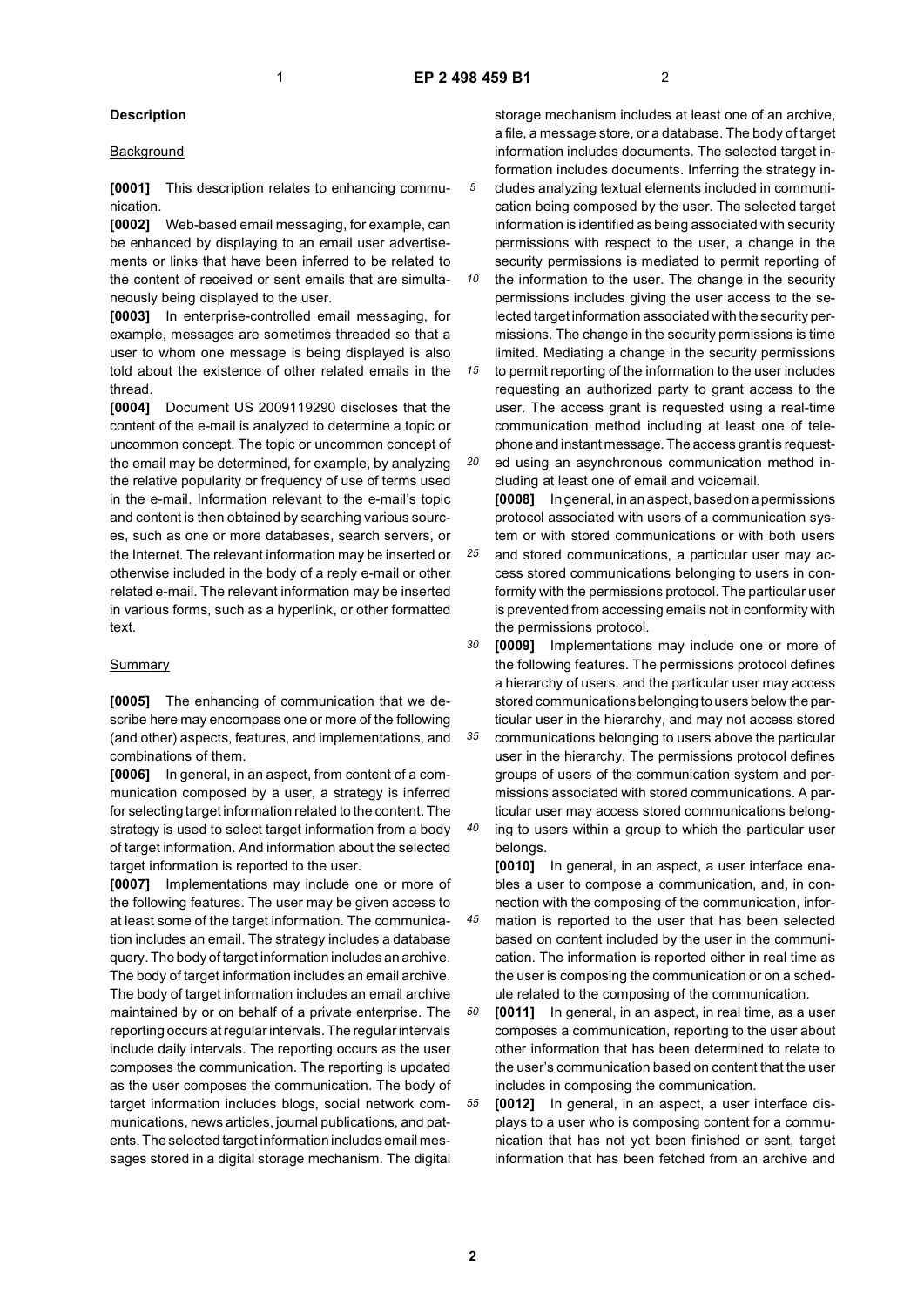has been determined to relate to content that appears in the portion of the communication that has already been composed by the user. In some implementations, the communication includes an email or a fax or a voice message.

**[0013]** These and other aspects, features, and implementations, and combinations of them, may be expressed as apparatus, methods, methods of doing business, means or steps for performing functions, components, systems, program products, and in other ways. **[0014]** Other aspects, features, and advantages will be apparent from the description and the claims.

#### **Description**

#### **[0015]**

Figure 1A is a block diagram of a system

Figure 1B is a block diagram of an email system.

Figures 2A to 2C, 3, and 4 are emails.

Figure 5Ais a diagram of an interaction.

Figure 5B is an email.

Figure 6 is a diagram of a user hierarchy.

Figure 7 is a flowchart.

Figure 8 is a block diagram.

**[0016]** When a user composes a new communication, such as an email, content of the new communication can be used to identify and make the user aware of other information (such as archived communications stored by the enterprise that hosts the communication system) that relates to the content of the new communication. For example, a search engine can use content of a new email in formulating an implicit search key to find other related archived emails. The user may find that the pertinent archived communications contain information useful to the user even though the user might not have otherwise known they existed and were available to him.

**[0017]** In some implementations, a list of pertinent archived communications can be displayed in real-time as the user composes the new communication. For example, the archived communications can be shown in a sidebar window alongside a new email being composed. The pertinent archived communications can also be compiled and provided to the user as a digest on a schedule, such as daily or hourly.

**[0018]** Often, an organization-wide archive stores some of the pertinent communications that may be shown to the user, but the user's access to the organization-wide archive may be limited, because of its volume, restrictions on access, or for other reasons. For

example, the user may have access to archived communications written by himself and his peers and subordinates, but not to archived communications written by superiors. The search engine can identify pertinent com-

- *5* munications that the user does not have explicit access to and then ask the owner of the access-limited communications (or ask another authorizing party) to grant the user access only to the pertinent access-limited communications. The search engine could notify the user that
- *10* the owner of an archived communication has also done work (e.g., created a communication) relating to the communication that the user is composing. Then, the user can follow up with the owner directly.

*15* **[0019]** Thus, as shown in figure 1A, in a broad sense, in what we describe here, there is a source communication or communications 1 composed or created or formed by a user or users 2. The source communication has content 3. We sometimes use the singular "communication" and the singular "user" to refer also to the corre-

*20* sponding plurals, and likewise for other words used here. There is a body or bodies of target information 4 that may be considered or known or inferred to be related to the content in the source communication. The content, or a portion of it, is used by a facility 5 as the basis for iden-

*25* tifying, searching, and/or fetching 7 the selected information 6 from the bodies of target information that is related to the source communications. The facility reports 8 to the user 2 reported information about the selected information 6, for example, links to that information or samples

*30* of the information. The target information 4 is provided by, obtained from or located at one or more information sources 9.

*35 40* **[0020]** In some examples, all of the elements shown in figure 1A are under the control of a single organization or enterprise, such as a corporation. In some examples, various combinations of the elements are under the control of different parties. In some cases, for example, the information sources can include public or private thirdparty sources, the users 2 could be any people or processes located anywhere in the world, and the facility 5 could be operated by a third-party, for example, for a fee. **[0021]** The respective timing of the activities represented in figure 1A can vary widely. For example, the composing of the source communication by the user and the

*45* reporting of the reported information back to the user can occur essentially in real time. On the other hand, the reported information could be sent back to the user at a later time. Also, although typically the target information (or much of it) will have been archived at a time prior to

*50* when the user is composing the source communication, it is also possible for target information that is provided by information sources in real time also to be part of the information reported back to the user.

*55* **[0022]** We use the term communication very broadly to include, for example, any mode, medium, method, means, or mechanism that can be used to carry information (in its broadest sense) between or among people or processes. Generally, our use of the term communication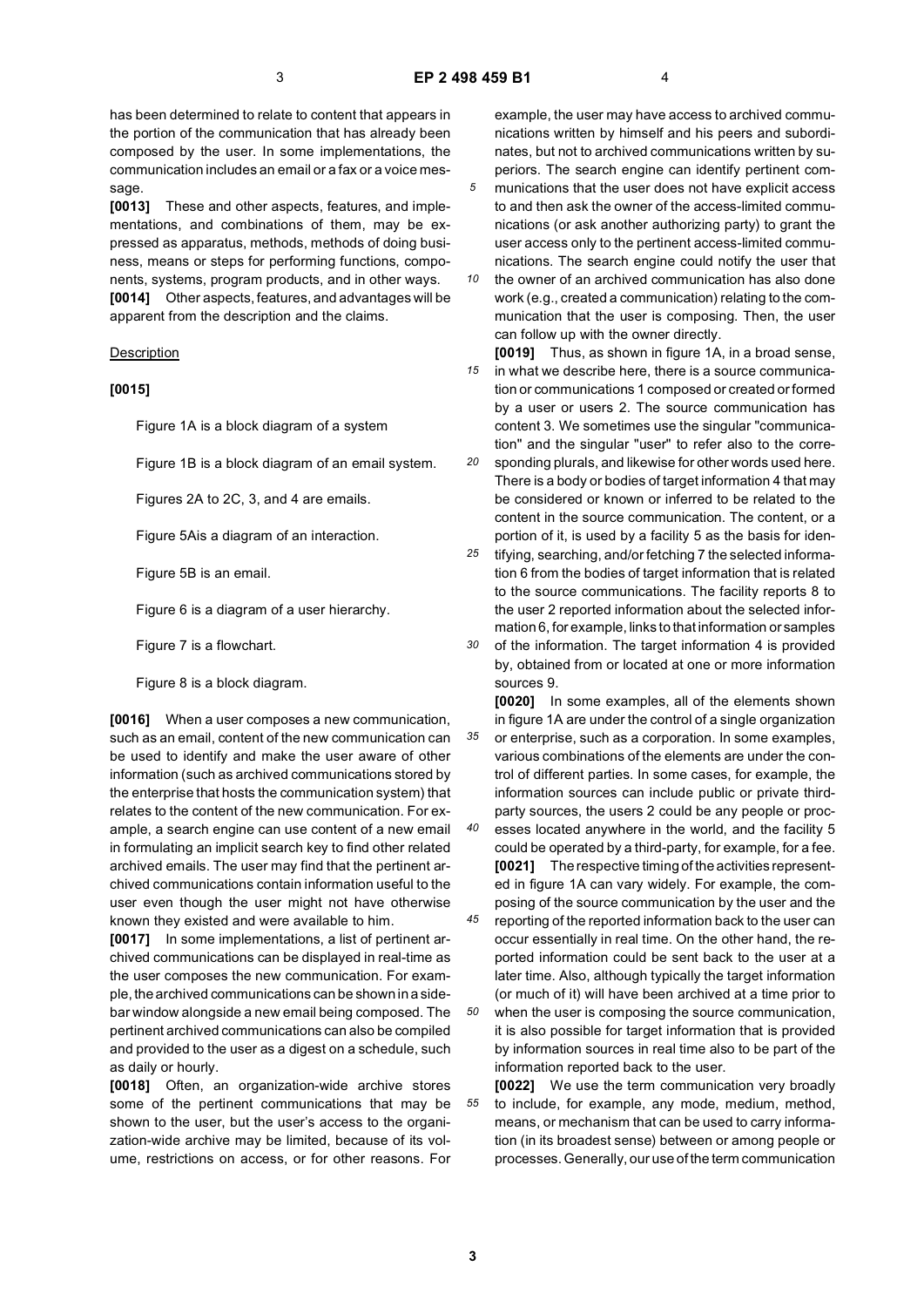is not referring to the electronic medium by which a communication is carried, for example by wire, wirelessly, or through a network, but rather the form in which the communication is expressed and how it is captured in tangible form. Thus, the communication can be captured, for example, by typing, by touching, by speaking, by gesturing, or by behavior or conduct. The communication can be captured in virtually any tangible (but typically electronic) form, such as, for example, email, instant messages, blog posts, social media content, memoranda, news articles, videos, audio recordings, telephone calls, speeches, slide presentations, spreadsheets, word processing documents, or reports, to name a few.

**[0023]** We use the term information in its broadest sense. The target information could be any kind of information in any form stored in any way and in any place, for example, emails, letters, reports, instant messages, blog posts, social media content, memoranda, news articles, videos, audio recordings, telephone calls, speeches, slide presentations, spreadsheets, word processing documents, financial reports, accounting information, data, databases, files, folders, repositories, webpages, advertisements, trade material, engineering materials, and design materials, to name a few.

**[0024]** We use the term content to refer, for example, to any aspect, feature, or element of any communication that could have meaning or value or use for any of the users or for the facility in its work. Content could include, for example, letters, words, phrases, sentences, numbers, images, video, graphics, layout, sounds, and audio, and could include more abstract meaning, for example, intent, concepts, plans, abstractions, goals, wishes, models, characterizations, and a wide variety of other abstractions.

**[0025]** We sometimes refer to the target information as being archived. We use the term archived in a very broad sense to refer, for example, to any information that has been stored, held, placed in a repository, accumulated, aggregated, transmitted, assembled, or remembered, regardless of the form, location, timing, ownership, or other aspects of the archiving.

**[0026]** We sometimes refer to organizations, enterprises, or other entities, and we mean these references to be considered very broadly to include, for example, companies, employers, organizations, governments, and any other kind of entity.

**[0027]** We also sometimes refer to the owner of information. We use the term owner to refer, for example, to any party that owns, controls, leases, possesses, manages, or has charge of the information.

**[0028]** We use the term composed, with reference to a source communication, in the broadest sense to include, for example, any act of creating, forming, assembling, authoring, or entering the communication.

**[0029]** We use the term related (and similar terms and phrases such as "relevant to") very broadly to include for example any kind of connection between content and source communications and target information that may

be reported to the users. The relationship or connection could be, for example, that common content appears in the target information, or that the target information is relevant to the content. The relationship or connection could be the existence of content in the target information that is objectively shared in common with the content in the source communication. In some examples, the relationship or connection could be inferred or determined by analysis and relate to a more abstract association.

*10* For example, the facility 5 could infer from the use of certain words (such as market, sales, shoes, France) that the user is interested in proposing new ways for an entity to increase its sales of shoes in Europe. Facility 5 then could search for and select target information that would

*15 20* be of interest to the user in that respect. Note that the facility 5 could look for target information that is not only helpful to the user in performing a task, but also achieves other results with respect to the user, for example, motivating the user, or challenging the user, or inspiring the

user, or making her laugh, or altering her emotional state, or inspiring her to take some action, or to not take some action, among other things. In some examples, the facility 5 could observe the informal communications of children/students and produce informal lessons tailored to

*25* be of interest to them. For example, a student who plays a lot of baseball might do better if his math story problems referred to baseball.

**[0030]** In the description of the following specific example, we are referring to an email system owned by an enterprise and used by employees of the enterprise. Of course, there are a very wide variety of other examples and implementations that fit within the concepts being discussed here and the terms described above.

*35* **[0031]** In figure 1B, an email system 100 enables a user 102 to become aware of (e.g., to have reported to her) related communications such as other emails that have been composed by other users who are employees of a common enterprise and that have been archived by the enterprise. When the user 102 composes an email

*40 45* 104, an email server 106 can identify other emails 108 that may be related to the user's email 104 and provide information about the other emails 108 to the user 102. The email server 106 can perform this identification by using contents of the email 104 as an implicit search key

to search a database 110 containing emails (e.g., some or all of the emails stored by the user's employer or other organization) for other emails related to the email 104 that the user 102 is composing. The other emails 108 (which are an example of target information) may have been composed by users at another entity such as an-

other user 112, and so the user 102 may be unaware that the other emails 108 exist and that they may relate to the email 104 that the user 102 is composing.

*55* **[0032]** In some implementations, the search functions are performed by an email search server 107 operating in association with the email server 106. For example, the email search server 107 can be a specialized search machine that has access to the database 110, The email

*50*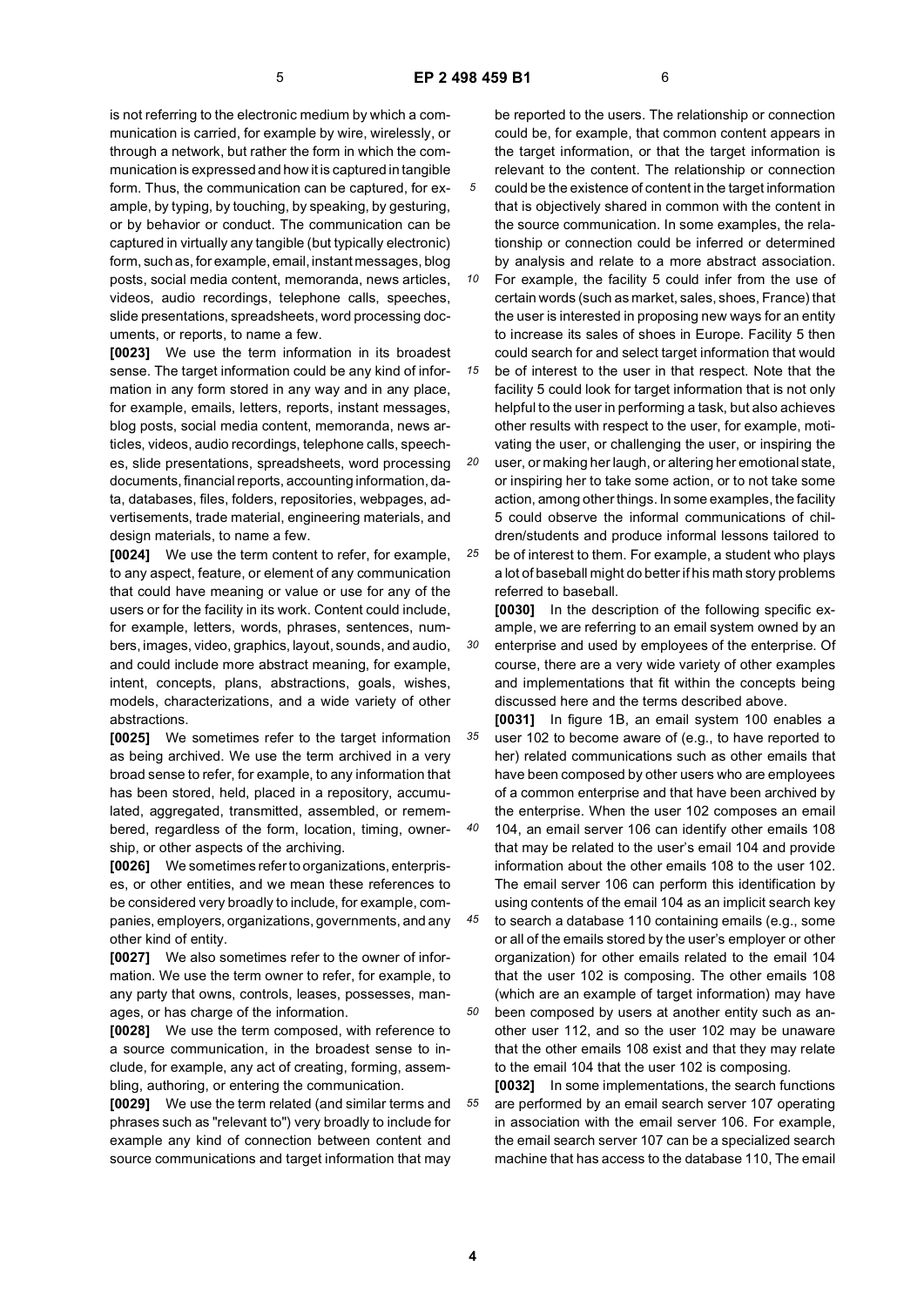*20*

search server 107 might reside on the same computer system as the email server 106 or the database 110 or the email search server 107 might stand on its own or even run on multiple machines. When we refer to actions generally performed by the email server 106, the actions could be performed more specifically by the email search server 107.

**[0033]** When the email server 106 identifies the other emails 108 related to the email 104 that the user 102 is composing, the email server 106 can provide the other emails 108 or information about the other emails 108 to the user 102. For example, the email server 106 can provide a summary 114 of the other emails 108, or links to them, and the user 102 can choose to access some or all of the other emails 108 based on the information provided in the summary 114.

**[0034]** The email server 106 (an example of a facility 5) can also use content of the email 104 as a search key to search a secondary database 116 containing communications or sources of information other than emails. For example, the secondary database 116 may contain information such as blogs, social network communications, news articles, journal publications, and patents (which are other examples of target information). Any kind of secondary content database 116 containing or referencing text documents could be used, and the secondary content database 116 could also contain non-textual information if the email server 106 has the capability to search non-textual information. The email server 106 may have access to many such secondary content databases 116. Some secondary content databases 116 may be available locally to the email server 106 (for example, in a data storage component of the server), or they may be accessible via a network such as a local area network (LAN) or the Internet. The secondary content database 116 and/or the facility 5 could take the form of an Internet search engine.

**[0035]** The database 110 and the secondary content database 116 can be any kind of database, for example, a digital storage mechanism such as an archive, a file, or a message store.

**[0036]** Figure 2A shows an example of an email interface 200 including an email 202 (an example of a source communication) being composed and a related content list 204 that is being displayed (in real time as the email that is the source communication is being composed) alongside the email 202. The related content list 204 (an example of reported information 8) represents search results of a search query inferred from the content of the email 202. For example, the related content list 204 could be provided by the email server 106 shown in figure 1B based on a search performed by the email server 106 and could be sorted by relevance with the most relevant items at the top of the list and less relevant items farther down the list. In the example shown, as the user ("John Doe") begins typing an email 202 to a colleague ("Mary Roe"), the email interface 200 provides the related content list 204 based on the content of the email 202. For

example, some related content 206a-206d is other emails, and other related content 206e-f is news articles. In some implementations, some of the related content 206a-206d is retrieved from a content database (e.g., content database 110 shown in figure 1B) containing emails, and other related content 206e-f is retrieved from a secondary content database (e.g., secondary content database 116 shown in figure 1B) containing types of information other than emails, for example, news articles.

*10 15* **[0037]** In the example shown in figure 2A, the list 204 does not include the full content of each of the items of target information. Only a relevant portion of the text of each email is shown along with the date, author, and recipient of the email. Of course, a wide variety of choices could be made about what information to show, at what

level, in what quantity, and in what format. **[0038]** In the example shown in figure 2A, the related content 206a-206f was identified in a search performed using a search query based on analyzing words included in the email 202 with the goal of finding content related to the email 202. For example, two items of related content 206a-206c were identified in a search and are related in part because they are also emails between the user and the same colleague. Past emails between the user

*25 30 35* and his colleague may share a topic or theme with the email 202 that the user is now composing. Further, the first item of related content 206a also includes the word "think," which is related to the word "thinking," which appears in the email 202. Also, the second item of related content 206b includes the word "allies," which is related to the word "alliance," which appears in the email 202. Farther down on the related content list 204, three items of related content 206d-206f are related in part because the word "proposed" is present in both the email 202 and the items of related content 206d-206f.

*40* **[0039]** As shown in figure 2B, as the user continues to compose the email 202, the related content list 204 can be updated (in real time while the user is composing) based on additional content added to or changed in the email 202. Here, several of the items in the related content list 204 have changed. One item of related content 206b has been moved to the top of the list. The item of related content 206b was previously included in the list, but also includes the word "allies" in its email subject line,

*45 50* and so may be more relevant to the email 202 being composed, which now contains the word "alliance." Further, new items of related content 206g-206k have appeared in the related content list 204. The email 202 being composed now contains a phrase identifying a specific business entity, "DeathStar.com." A mention in an email of this specific business entity is likely to be relatively rare compared to the inclusion of generic words such as con-

*55* ventional English words. Other communications identifying the same specific business entity are likely to be highly relevant to the email 202 being composed and so the new items of related content 206g-206k (both other emails 206g-206i and news articles 206j-206k) all mention "DeathStar.com."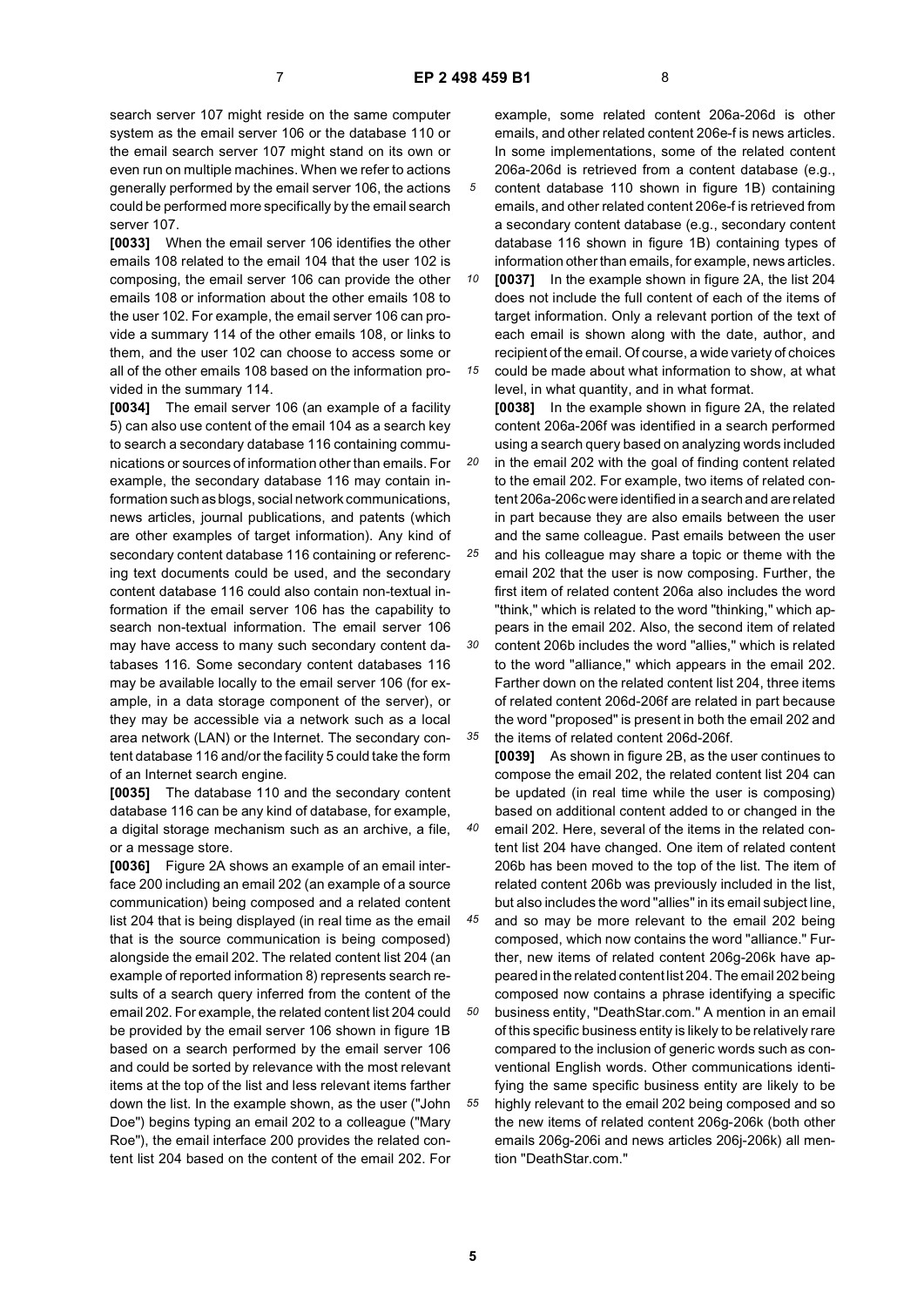**[0040]** As shown in Figure 2C, as the user has written more of the email 202, the related content list 204 is further updated (in this example, in real time) based on additional material added to or changed in the email 202. In this example, the email 202 includes mention of another specific business entity, "Acme Widgets." Some items of related content 206b, 206h that previously appeared in the related content list 204 are still relevant and still appear in the list. New items of related content 206l-206o have appeared in the related content list 204, each at least relating to the word "Acme" and thus likely to be highly relevant to the content of the email 202. Also, two of the items of related content 206n, 206o are news articles that relate to both the words "Acme" and "Deathstar.com." Here, the news articles mention a legal battle between the two business entities. These items of related content 206n, 206o are likely to be of interest to the user writing the email 202 given that he has mentioned both Acme and DeathStar.com and is likely interested in news articles that discuss a relationship between those two specific business entities.

**[0041]** Figure 3 shows another email interface 300 including an email 302 being composed and a related content list 304 being displayed alongside the email, in a similar manner to the email interface 200 shown in figures 2A - 2C. In this email interface 300, the user ("John Doe") of the email interface 200 of figures 2A - 2C is composing a new email 302 based on the information he learned from the related content list 204 of figure 2C. In particular, the user learned about the legal battle between the two business entities Acme and DeathStar.com. In response to learning this information, the user is composing the new email 302 to a person ("Will B. Flexible") on the topic of the legal battle.

**[0042]** The related content list 304 in this email interface 300 shows some items of related content 206h, 206l-206o that previously appeared in the related content list 204 of the email interface 200 shown in figure 2C. Because this email 302 has a topic of a proposed alliance between business entities and mentions the business entities "Deathstar.com" and "Acme," just like the email 202 shown in figure 2C, it is likely that content that is related to one of the emails will also be related to the other email, and so the same related content 206h, 206l-206o appeared in the search for related content presented in the related content list 304 for this email 302. The related content list 304 also shows, as an item of related content 306a, the same email 202 that the user previously composed discussing the business entities "Deathstar.com" and "Acme" as shown in Figures 2A - 2C.

**[0043]** In some implementations, rather than display a real-time related content list, the email server 106 (figure 1B) could generate a related content list on a regular (or irregular) schedule based on a user's activity over a time interval such as the previous day. Figure 4 shows an email 402 received by the user, "John Doe," showing a related content list 404 embedded in the email 402. The related content list 404 shows items of related content

406a-406e that have been identified by the email server as relevant or useful based on the emails that the user sent and received in the previous day. In this example, if many emails sent and received by the user over the course of the previous day were related to the specific business entities "Acme" and "Deathstar.org" (for example, the emails 202, 302 shown in figure 2C and figure 3), then the related content list 404 shows items of related content 406a-406e that relate to either or both of "Acme"

*10 15* and "Deathstar.org." The email 402 also provides a link 408 which the user can use to access configuration options for the related content list 404. In some examples, the user can configure how many items of related content appear in the list and how often the related content list

*20* is compiled and sent to the user; the user can configure the type(s) of data to be searched; the user can configure the size of each short summary; the user can configure levels of urgency/importance attached to different kinds of searches; the user can choose to search only sent communications, or received communications, or both;

and the user can configure whether or not results that are to be delivered asynchronously should be sent by email, instant message, voice, fax, or postal mail, or another communication method. These and combinations

*25 30 35 40* of them, and other configuration opportunities can be offered. A content database such as the content database 110 shown in figure 1B (or any other information source or body of target information) may have content that is accessible to only some users and not others. For example, referring to figure 1B, in an email system 100, emails 108 sent or received by a user 112 may be associated with access permissions which permit only that user 112 to access those emails 108 and do not permit another user 102 to access those emails 108. However, those emails 108 may be related to an email 104 that the other user 102 is composing. If the other user 102 is using an email system that provides access to related content (for example, the related content lists 204, 304, 404 of figure 2A-figure 4), then the email system 100 can provide the other user 102 with access to the emails 108 associated with access permissions if the email system 100 gains

authorization to provide such access. **[0044]** In some implementations, the email server 106 of the email system 100 can request permission from the user 112 having access to emails 108 to allow the other user 102 to access the emails 108. Figure 5A shows an example interaction 500 for requesting email access permissions. The email server 106 has determined than an access-restricted email 504 may be of interest to a user 102 based on the content of another email or other emails that the user 102 is composing. The access-restricted email 504 is associated with access permissions 506 that prevent the access-restricted email 504 from being displayed to the user 102. The access permissions 506 may

be data associated with the email server 106 (for example, data stored in the content database 110 of figure 1B) which indicates which users are authorized (have permission) to access which emails.

**6**

*45*

*50*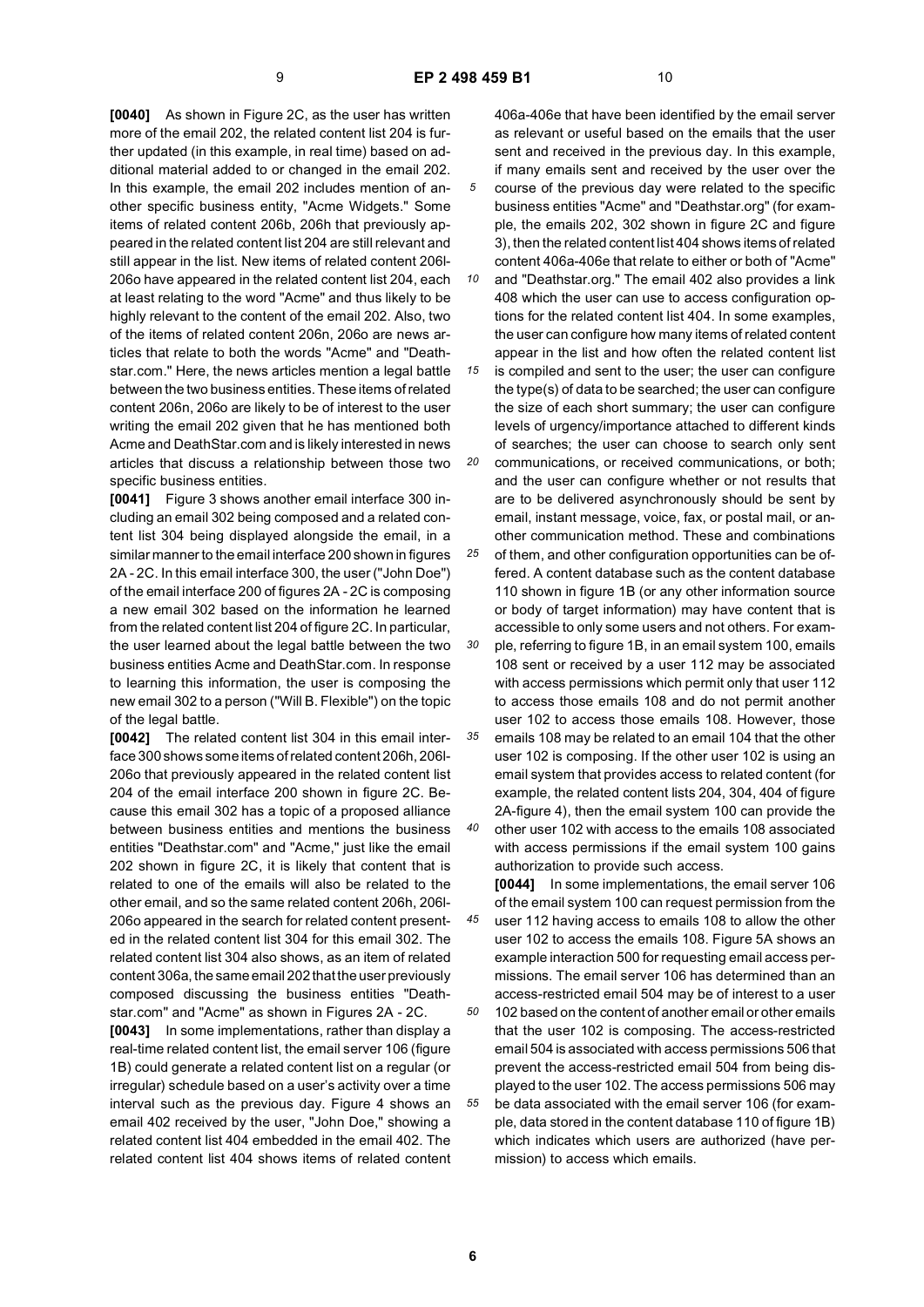**[0045]** An authorized user 112 has the ability to grant access to the access-restricted email 504. For example, the authorized user 112 may be a user who sent the access-restricted email 504 or received the access-restricted email 504, or the authorized user 112 may be a system administrator who is charged with managing access permissions of emails associated with the email system 100.

**[0046]** The email server 106 can send 508 an access permission request 510 to the authorized user 112 identifying the access-restricted email 504 and requesting that the authorized user 112 grant access to the accessrestricted email 504. In some examples, the access permissions request 510 may identify the other user 102 that the email system 100 will be granting access to, so that the authorized user 112 can decide whether or not it is appropriate for the other user 102 to have access to this particular email 504. Also, in some examples, the access permissions request 510 identifies multiple emails for which the authorized user 112 can decide to grant access, and also may identify multiple users for whom to grant access to the identified email (or emails).

**[0047]** If the authorized user 112 decides to grant access, he can respond to the access permission request 510 by sending 512 to the email server 106 an access permission authorization 514 granting access to the access-restricted email 504. For example, the access permission request 510 may itself be an email, and the access permission authorization 514 may also take the form of an email, may take the form of a response option in a web page linked to by the access permission request 510, or may take another form.

**[0048]** In some implementations, there are multiple authorized users 112. In some examples, each of the multiple authorized users 112 may receive the access permission request 510, or one may be chosen among the multiple authorized users 112 based on a work schedule or other shared responsibility scheme. In some examples, only one of the multiple authorized users 112 replies to the access permission request 510 with a permission authorization 514 to grant access to the access-restricted email 504. In some examples, more than one, or all, of the multiple authorized users 112 replies to the access permission request 510 to grant access to the accessrestricted email 504.

**[0049]** In some implementations, the access permission request 510 can be sent using a real-time communication method such as telephone or instant message, or the access permission request 510 can be sent using an asynchronous (non-real-time) communication method such as email or voicemail.

**[0050]** When the email server 106 receives the access permission authorization 514 from the authorized user 112, the email server 106 can alter the access permission 506 associated with the access-restricted email 504 so that the other user 102 can access the access-restricted email 504. For example, access-restricted email 504 can be shown in a list of related content provided to the other

user 102. The email server 106 can also provide 516 the email 504 directly to the other user 102 at the request of the other user 102. In some examples, the change in access permission 506 of the access-restricted email 504

*5* may be temporary, or the change in access permission 506 of the access-restricted email 504 may be permanent, depending on the access permission authorization 514 provided by the authorized user 112.

*10* **[0051]** Figure 5B shows an example of an access permission request 510 in the form of an email message 520. The email message 520 is sent from an automated search robot 522 to an authorized user 112 (here, "Orlando Scott-Crowley"). The email message 520 indicates to the authorized user 112 that another user 524 ("Nath-

*15* aniel Borenstein") would be helped if an archived email message 526 were made available to the other user 524. For example, the email server 106 (Figure 1B) may have determined that the archived email message 526 is related to another email that the other user 524 is compos-

*20* ing. The email message 520 includes a hyperlink 528 to the archived email message 526 so that the authorized user 112 can view the contents and determined if the archived email message 526 is appropriate to make available to the other user 524.

*25* **[0052]** The email message 520 also presents the authorized user 112 with options for granting or denying access. One option button 530 allows the authorized user 112 to choose to grant the other user 524 access to just this archived email message 526. Another option button

532 allows the authorized user 112 to choose to grant the other user 524 access to this archived email message 526 and any other archived email messages that may be useful to the other user 524 in the future. Another option button 534 allows the authorized user 112 to choose to

*35 40* deny the other user 524 access to this archived email message 526. Another option button 534 allows the authorized user 112 to choose to deny the other user 524 access to this archived email message 526 and also refuse requests to grant the other user 524 access to other archived email messages.

**[0053]** In some implementations, an organization using the email system 100 may have an access permission hierarchy that determines which users can access which emails associated with the email system. For example,

*45 50 55* figure 6 shows an access permissions hierarchy 600 having three levels 602a, 602b, 602c to which users can belong. Each level is associated with a collection of emails (for example, some of the emails associated with the content database 110 shown in figure 1B). The first level 602a is associated with a first collection of emails 604a, the second level 602b is associated with a second collection of emails 604b, and the third level 602c is associated with a first collection of emails 604c. Each level is also associated with users of the system. The level 602a is associated with a user 606a, the second level 602b is associated with three users 606b-606d, and the third level 602c is associated with five users 606e-606i. **[0054]** In this hierarchy 600, any user belonging to level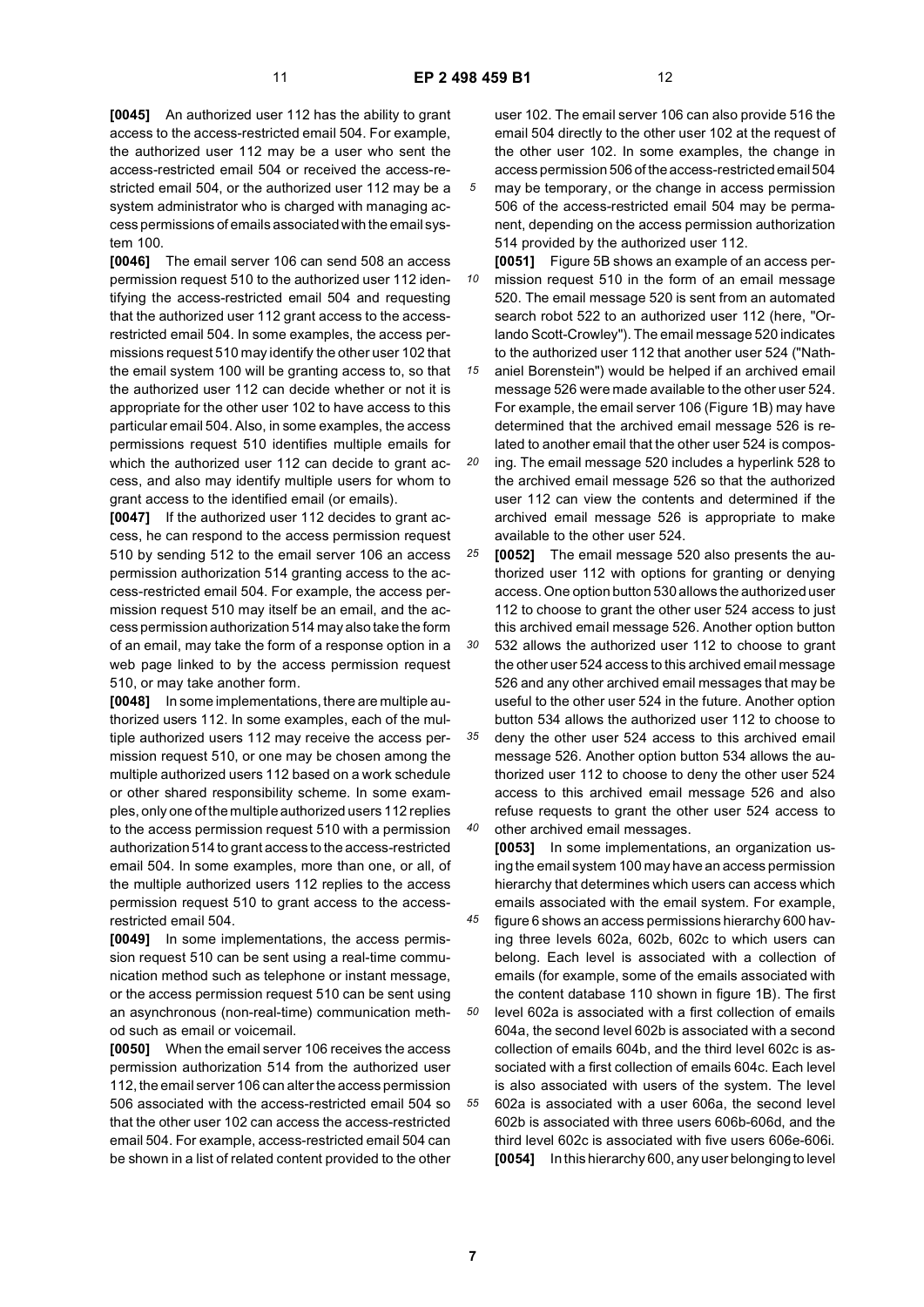is authorized to access emails associated with the same level as well as emails associated with levels below. For example, the user 606a who belongs to the first and highest level 602a, is authorized to access the collection of emails 604a associated with the first level 602a as well as the collections of emails 604b, 604c associated with the second and third levels 602b, 602c. Further, the users 606b-606c who belong to the second level 602b are authorized to access the collection of emails 604b associated with the second level 602b as well as the collection of emails 604c associated with the third level 602c. However, the users 606b-606c who belong to the second level 602b are not authorized to access the collection of emails 604a associated with the first level 602a. In some examples, the users 606b-606c can be given permission to access some or all of the collection of emails 604a associated with the first level 602a. For example, one of the users 606b-606c may be able to engage in the interaction 500 shown in Figure 5A for gaining access to a particular email or multiple emails. The users 606e-606i who belong to the third level 602c are authorized to access the collection of emails 604c associated with the third level 602c and no other collections of emails. In some examples, the users 606e-606i who belong to the third level 602c can also gain access to the other collections of emails 604a, 604b through an authorization process such as the interaction 500 shown in Figure 5A.

**[0055]** In some implementations, permissions can be set up in other ways. In some examples, permissions can be assigned according to roles within an organization rather than just according to a hierarchy. For example, each member of a sales staff can be authorized to see emails written by other members of the sales staff. In some examples, permissions can be assigned to a user based on factors other than the user's position in a hierarchy. For example, a user in a low hierarchical level can be given access to some or all emails normally only accessible to users higher in the hierarchy based on a special status of the user. In some examples, permissions can be assigned according to activities of a user. For example, a member of an organization who works on a particular project or handles a particular customer can be authorized to access the emails relating to that particular project or that particular customer. Other types of authorization are possible.

**[0056]** Figure 7 is a flowchart of an example process 700 for providing a list of related content relevant to an email that a user is composing. For example, the process 700 could be used by the email server 106 of figure 1B to provide a related content list 204, 304, 404 as shown in one of figure 2A - figure 4. At stage 702, the process 700 infers a search query related to email content. For example, the search query can be inferred from content of an email newly composed by a user, such as the emails 202, 302 shown in figure 2A - figure 3. At stage 704, the process 700 searches a communications archive using the inferred query. For example, the communications archive can include the content database 110 containing

emails shown in figure 1B and the communications archive can also include one or more of a secondary content database 116 also shown in figure 1B and containing other types of communications or data such as blogs, social network communications, news articles, journal publications, and patents. At stage 706, the process provides to a user the results of the search performed on the communications archive. For example, the results of the search can be provided in the form of a related content

*10 15* list 204, 304, 404 as shown in figure 2A - figure 4. **[0057]** Figure 8 is a block diagram of an example computer system 800 that forms one of the systems of the network that is engaged in completing a task. For example, referring to figure 1B, the email server 106 could be an example of the system 800 described here. The users 102, 112 could also be using general-purpose computers, network appliances, mobile devices, or other electronic systems arranged as the system 800 described here.

*20* **[0058]** For example, the email interface 200 of figures 2A-2C or the email interface 300 of figure 3 or the email 402 of figure 4 could be displayed on a computer system 800. The system 800 includes a processor 810, a memory 820, a storage device 830, and an input/output device

*25 30* 840. Each of the components 810, 820, 830, and 840 can be interconnected, for example, using a system bus 850. The processor 810 is capable of processing instructions for execution within the system 400. In some implementations, the processor 810 is a single-threaded processor. In some implementations, the processor 810 is a multi-threaded processor. The processor 810 is capable of processing instructions stored in the memory 820 or on the storage device 830.

*35* **[0059]** The memory 820 stores information within the system 800. In some implementations, the memory 820 is a computer-readable medium. In some implementations, the memory 820 is a volatile memory unit. In some implementations, the memory 820 is a non-volatile memory unit.

*40* **[0060]** The storage device 830 is capable of providing mass storage for the system 400. In some implementations, the storage device 830 is a computer-readable medium. In various different implementations, the storage device 830 can include, for example, a hard disk device,

*45* an optical disk device, a solid-date drive, a flash drive, or some other large capacity storage device. For example, the storage device may store long-term data, such as data stored in the content database 110 shown in figure 1B. The input/output device 840 provides input/output

*50 55* operations for the system 800. In some implementations, the input/output device 840 can include one or more of a network interface devices, e.g., an Ethernet card, a serial communication device, e.g., an RS-232 port, and/or a wireless interface device, e.g., an 802.11 card, a 3G wireless modem, a 4G wireless modem, or a carrier pigeon interface. A network interface device allows the system 800 to communicate, for example, transmit and receive data such as emails sent between users 102,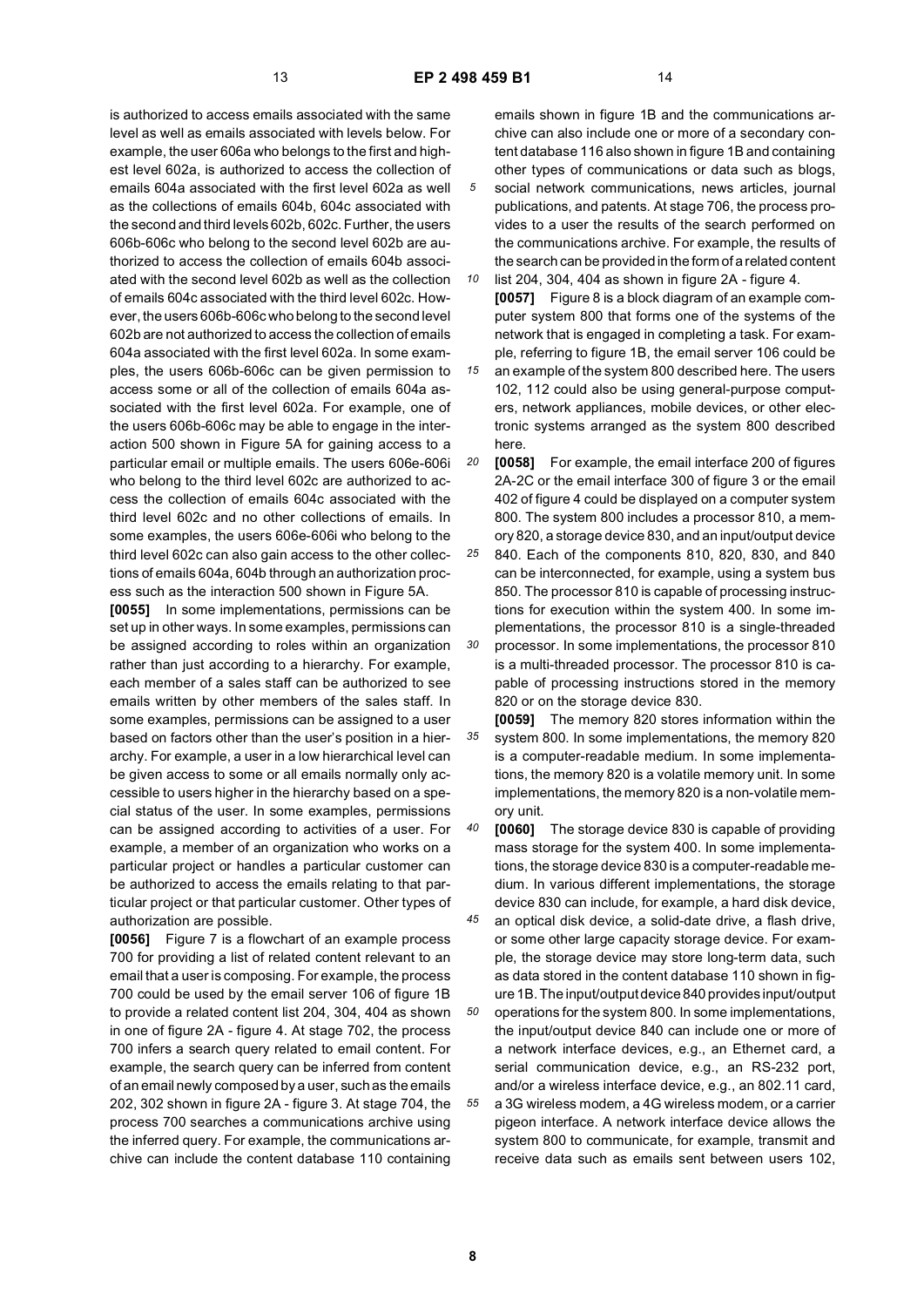112. In some implementations, the input/output device can include driver devices configured to receive input data and send output data to other inpudoutput devices, e.g., keyboard, printer and display devices 860. In some implementations, mobile computing devices, mobile communication devices, and other devices can be used. **[0061]** The email server 106 (figure 1B) can be realized by instructions that upon execution cause one or more processing devices to carry out the processes and functions described above, for example, communicating over a network to handle requests and responses. Such instructions can comprise, for example, interpreted instructions such as script instructions, or executable code, or other instructions stored in a computer readable medium. The email server 106 be distributively implemented over a network, such as a server farm, or a set of widely distributed servers or can be implemented in a single computer device.

**[0062]** Although an example processing system has been described in figure 8, implementations of the subject matter and the functional operations described above can be implemented in other types of digital electronic circuitry, or in computer software, firmware, or hardware, including the structures disclosed in this specification and their structural equivalents, or in combinations of one or more of them. Implementations of the subject matter described in this specification, such as software for handling requests and/or responses, can be implemented as one or more computer program products, i.e., one or more modules of computer program instructions encoded on a tangible program carrier, for example a computer-readable medium, for execution by, or to control the operation of, a processing system. The computer readable medium can be a machine readable storage device, a machine readable storage substrate, a memory device, a composition of matter effecting a machine readable propagated signal, or a combination of one or more of them.

**[0063]** The term "system" may encompass all apparatus, devices, and machines for processing data, including by way of example a programmable processor, a computer, or multiple processors or computers. A processing system can include, in addition to hardware, code that creates an execution environment for the computer program in question, e.g., code that constitutes processor firmware, a protocol stack, a database management system, an operating system, or a combination of one or more of them.

**[0064]** A computer program (also known as a program, software, software application, script, executable logic, or code) can be written in any form of programming language, including compiled or interpreted languages, or declarative or procedural languages, and it can be deployed in any form, including as a standalone program or as a module, component, subroutine, or other unit suitable for use in a computing environment. A computer program does not necessarily correspond to a file in a file system. A program can be stored in a portion of a file that holds other programs or data (e.g., one or more

scripts stored in a markup language document), in a single file dedicated to the program in question, or in multiple coordinated files (e.g., files that store one or more modules, sub programs, or portions of code). A computer program can be deployed to be executed on one computer or on multiple computers that are located at one site or distributed across multiple sites and interconnected by a communication network.

*10 15* **[0065]** Computer readable media suitable for storing computer program instructions and data include all forms of non-volatile or volatile memory, media and memory devices, including by way of example semiconductor memory devices, e.g., EPROM, EEPROM, and flash memory devices; magnetic disks, e.g., internal hard disks

*20* or removable disks; magneto optical disks; and CD ROM and DVD ROM disks. The processor and the memory can be supplemented by, or incorporated in, special purpose logic circuitry. Sometimes the email server 106 is a general purpose computer, and sometimes it is a custom-tailored special purpose electronic device, and

sometimes it is a combination of these things. **[0066]** Implementations can include a back end component, e.g., a data server, or a middleware component, e.g., an application server, or a front end component,

*25* e.g., a client computer having a graphical user interface or a Web browser through which a user can interact with an implementation of the subject matter described is this specification, or any combination of one or more such back end, middleware, or front end components. The

*30* components of the system can be interconnected by any form or medium of digital data communication, e.g., a communication network. Examples of communication networks include a local area network ("LAN") and a wide area network ("WAN"), e.g., the Internet.

*35 40* **[0067]** Certain features that are described that are described above in the context of separate implementations can also be implemented in combination in a single implementation. Conversely, features that are described in the context of a single implementation can be implement-

ed in multiple implementations separately or in any subcombinations.

**[0068]** The order in which operations are performed as described above can be altered. In certain circumstances, multitasking and parallel processing may be advan-

*45* tageous. The separation of system components in the implementations described above should not be understood as requiring such separation.

*50* **[0069]** Although the system described analyzes the contents of emails to a search query, the analyzed information need not be an email, but could be another kind of message or another kind of user composition such as a memorandum, an article, another kind of document, an instant message, a text message, a voice mail, a video mail, or a fax.

*55* **[0070]** Although we have described in example in which the target information sent back to the user is based on a particular email being composed by her, in some implementations, the reported information that is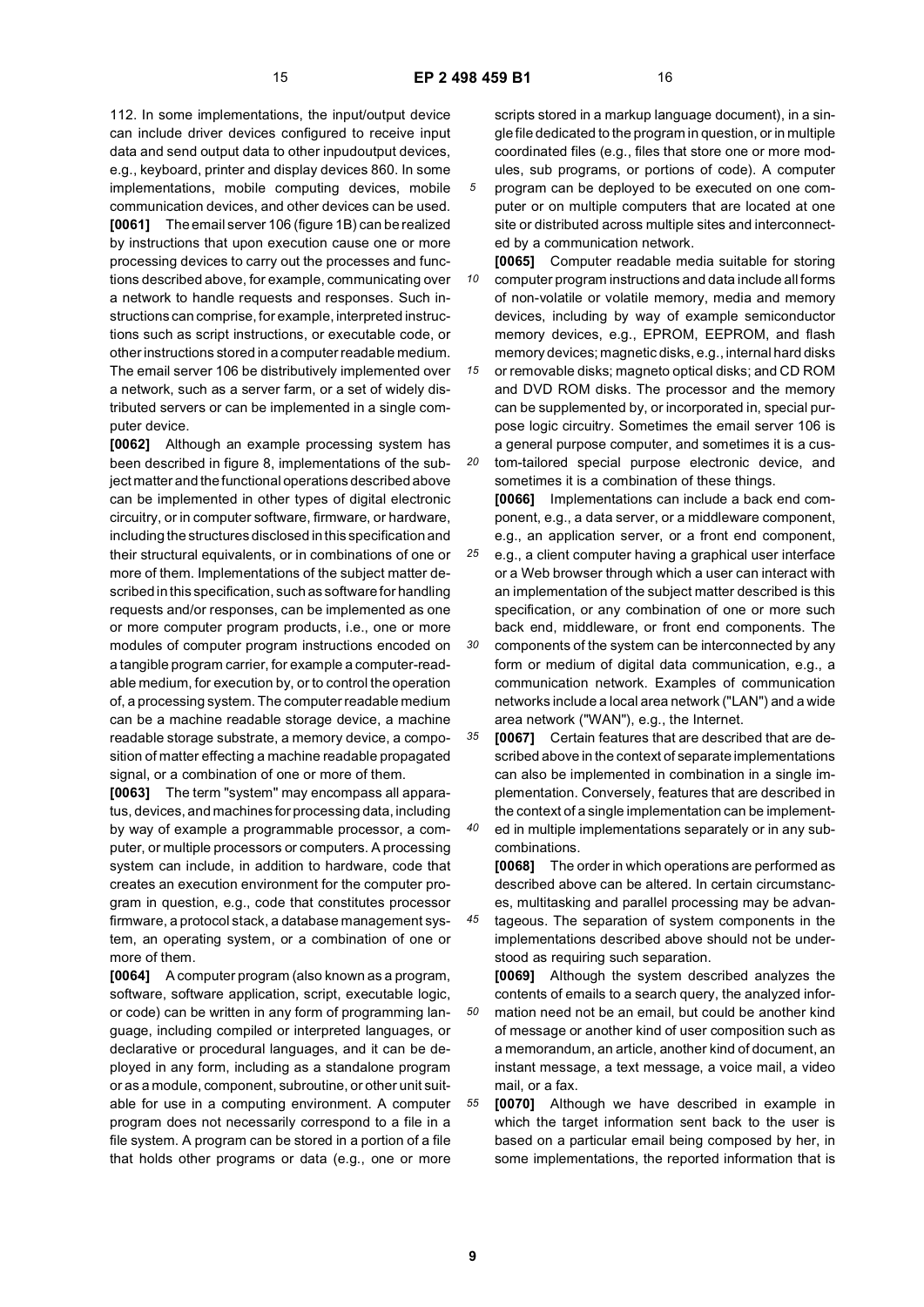*10*

*15*

*20*

*25*

*30*

*35*

*40*

*45*

*50*

*55*

sent back to be determined based on more than one communication composed by the user. For example, over a period of time, the facility 5 could be watching the composition of a series of emails or other communications by a user, could infer a search strategy based not only on the current email, but on previous ones, and could report back information based on this more complex inference.

**[0071]** In addition, although we have described examples in which a single user composed the source communication that is the basis of the reported information returned back to the user, in some examples, the composed emails of multiple users could form the basis of the operation of the facility 5. For example, if three different users in a given department of a company were to compose emails in which they used words indicating a common interest in the names of companies operating in the mobile telephone business, the information reported back to them by facility 5 could be determined by the combination of their source communications, rather than only by one of them.

**[0072]** Other implementations are within the scope of the following claims.

#### **Claims**

**1.** A computer-implemented method comprising:

electronically receiving content (3) of one or more communications (1, 104, 202) being composed by a user (2, 102);

generating a query to one or more stored databases (9, 116, 110) of information based on an analysis of the content of the one or more communications (1, 104);

applying the database query to select one or more documents (4) from the one or more stored databases (9, 116, 110); and

electronically transmitting, to the user (2, 102), information (6, 114, 206a-f) about at least some of the documents.

**2.** The method of claim 1 in which the content (3) of the one or more communications (1, 104, 202) is received from a user interface (200) for composing communications, and the method comprises displaying on the user inter-

face the information (6, 114, 206a-f) about at least some of the documents (4).

**3.** The method of claim 1 in which the content (3) of one or more communications is received from a database of communications transmitted by the user (2, 102), and

electronically transmitting, to the user, information about at least some of the documents comprises transmitting, to the user, an electronic message containing the information (6, 114, 206a-f) about at least some of the documents (4).

**4.** The method of claim 1 in which at least one of the stored databases (9, 116, 110) is configured to:

receive the database query; perform a search, using an Internet search engine, based on the database query; and provide documents (4) identified in search results received from the Internet search engine.

- **5.** The method of claim 1 comprising giving the user access to at least some of the documents (4).
- **6.** The method of claim 1 in which the communication comprises an email.
- **7.** The method of claim 1 in which at least one of the stored databases (9, 116, 110) comprises an archive.
- **8.** The method of claim 1 in which at least one of the stored databases (9, 116, 110) comprises an email archive.
- **9.** The method of claim 1 in which at least one of the stored databases (9, 116, 110) comprises an email archive maintained by or on behalf of a private enterprise.
- **10.** The method of claim 1 in which the transmitting occurs at regular time intervals, preferably occurs based on the user's activity over the time interval.
- **11.** The method of claim 2, wherein the displaying being performed in real-time as the one or more communications (1, 104, 202) are being composed.
- **12.** The method of claim 1 in which the transmitting occurs as the user composes the communication.
- **13.** The method of claim 1 in which the information about at least some of the documents is updated as the user composes the communication.
- **14.** The method of claim 1 in which the at least some of the documents (4) comprise blogs, social network communications, news articles, journal publications, and patents.
- **15.** The method of claim 1 in which at least some of the documents (4) include email messages, stored in a digital storage mechanism.
- **16.** The method of claim 15 in which the digital storage mechanism comprises at least one of an archive, a file, a message store, or a database.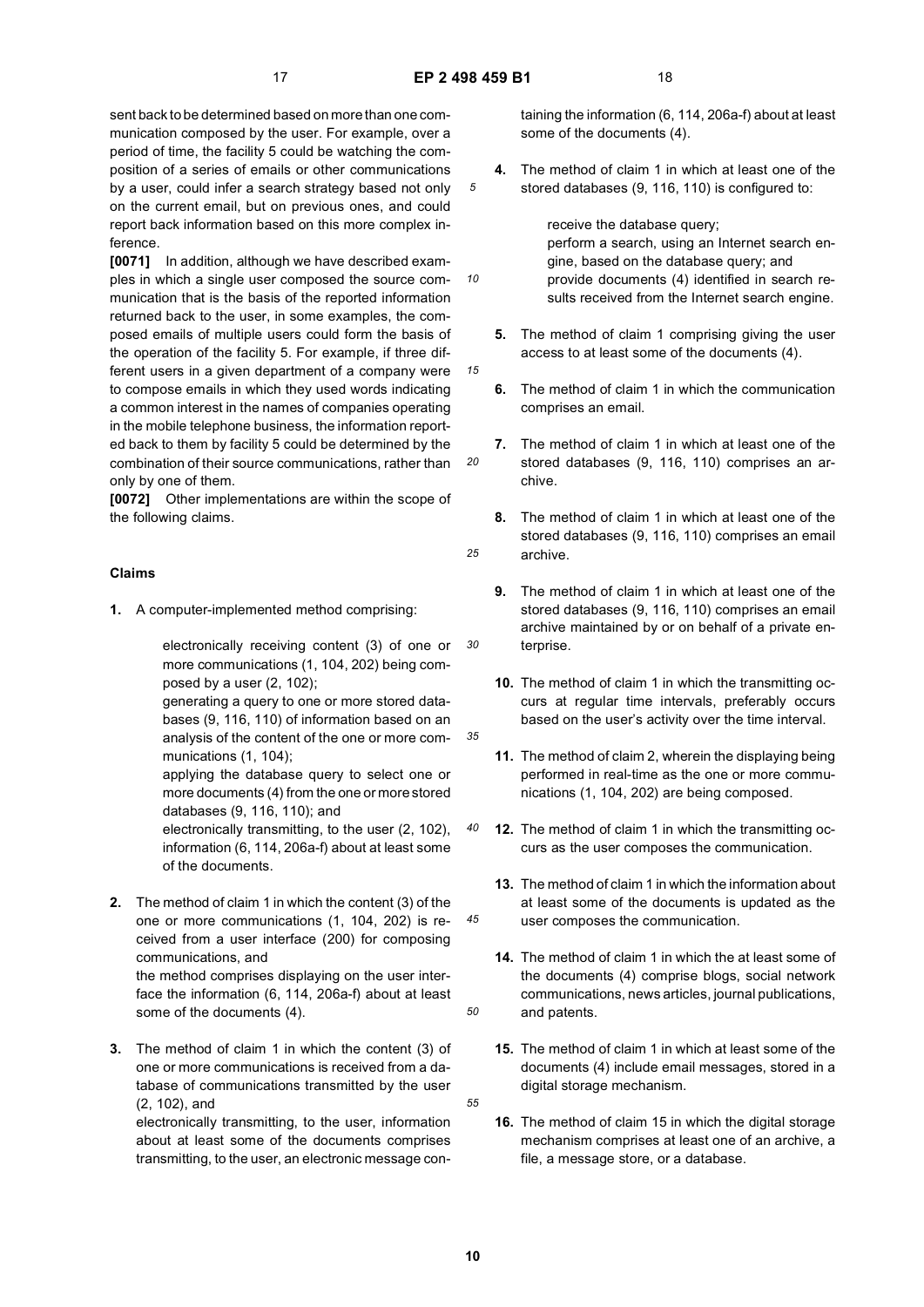*10*

*15*

*20*

*40*

*50*

*55*

- **17.** The method of claim 1 in which generating a database query based on an analysis of the content of the one or more communications comprises analyzing textual elements included in at least one of the communications (1, 104, 202) being composed by the user (2, 102).
- **18.** The method of claim 1, further comprising identifying that at least one of the documents (4) is associated with security permissions with respect to the user (2, 102), and

mediating a change in the security permissions to permit reporting of the information to the user (2, 102).

- **19.** The method of claim 18 in which the change in the security permissions comprises giving the user (2, 102) access to at least one of the documents associated with the security permissions.
- **20.** The method of claim 18 in which the change in the security permissions is time limited.
- **21.** The method of claim 18 in which mediating a change in the security permissions to permit reporting of the information to the user (2, 102) comprises requesting an authorized party (112) to grant access to the user (102).
- *30* **22.** The method of claim 21 in which the access grant is requested using a real-time communication method comprising at least one of telephone and instant message.
- *35* **23.** The method of claim 21 in which the access grant is requested using an asynchronous communication method comprising at least one of email and voicemail.

#### **Patentansprüche**

**1.** Ein computer-implementiertes Verfahren umfassend:

> elektronisch Empfangen von Inhalt (3) von einer oder mehreren Kommunikationen (1, 104, 202), die von einem Nutzer (2, 102) verfasst werden; Generieren einer Anfrage an eine oder mehrere gespeicherte Datenbanken (9, 116, 110) nach Information, basierend auf einer Analyse des Inhalts der einen oder der mehreren Kommunikationen (1, 104);

> Anwenden der Datenbankanfrage, um ein oder mehrere Dokumente (4) aus der einen oder den mehreren gespeicherten Datenbanken (9, 116, 110) auszuwählen; und

elektronisch Übertragen, an den Nutzer (2, 102),

von Information (6, 114, 206a-f) über mindestens irgendeines der Dokumente.

**2.** Das Verfahren nach Anspruch 1, in welchem der Inhalt (3) der einen oder der mehreren Kommunikationen (1, 104, 202) von einer Nutzerschnittstelle (200) zum Verfassen von Kommunikationen empfangen wird, und in welcher das Verfahren Anzeigen der Information

(6, 114, 206a-f) über mindestens irgendeines der Dokumente (4) auf der Nutzerschnittstelle umfasst.

- **3.** Das Verfahren nach Anspruch 1, in welchem der Inhalt (3) der einen oder der mehreren Kommunikationen von einer Datenbank an Kommunikationen, die von dem Nutzer (2, 102) übertragen wurden, empfangen wird, und in welchem elektronisch Übertragen, an den Nutzer,
- von Information über mindestens irgendeines der Dokumente umfasst: Übertragen, an den Nutzer, einer elektronischen Mitteilung, die Information (6, 114, 206a-f) über mindestens irgendeines der Dokumente (4) enthält.
- *25* **4.** Das Verfahren nach Anspruch 1, in welchem mindestens eine der gespeicherten Datenbanken (9, 116, 110) zu folgendem ausgelegt ist:

Empfangen der Datenbankanfrage;

Durchführen einer Suche, unter Verwendung einer Internetsuchmaschine, basierend auf der Dantenbank-Anfrage; und Bereitstellen von Dokumenten (4), die in den Suchergebnissen identifiziert wurden, und die von der Internetsuchmaschine empfangen wurden.

**5.** Das Verfahren nach Anspruch 1, umfassend:

dem Nutzer Zugriff auf mindestens irgendeines der Dokumente (4) geben.

- **6.** Das Verfahren nach Anspruch 1, in welchem die Kommunikation eine Email umfasst.
- *45* **7.** Das Verfahren nach Anspruch 1, in welchem mindestens eine der gespeicherten Datenbanken (9, 116, 110) ein Archiv umfasst.
	- **8.** Das Verfahren nach Anspruch 1, in welchem mindestens eine der gespeicherten Datenbanken (9, 116, 110) ein Email-Archiv umfasst.
	- **9.** Das Verfahren nach Anspruch 1, in welchem mindestens eine der gespeicherten Datenbanken (9, 116, 110) ein Email-Archiv umfasst, das durch oder im Auftrag von einem privaten Unternehmen geführt wird.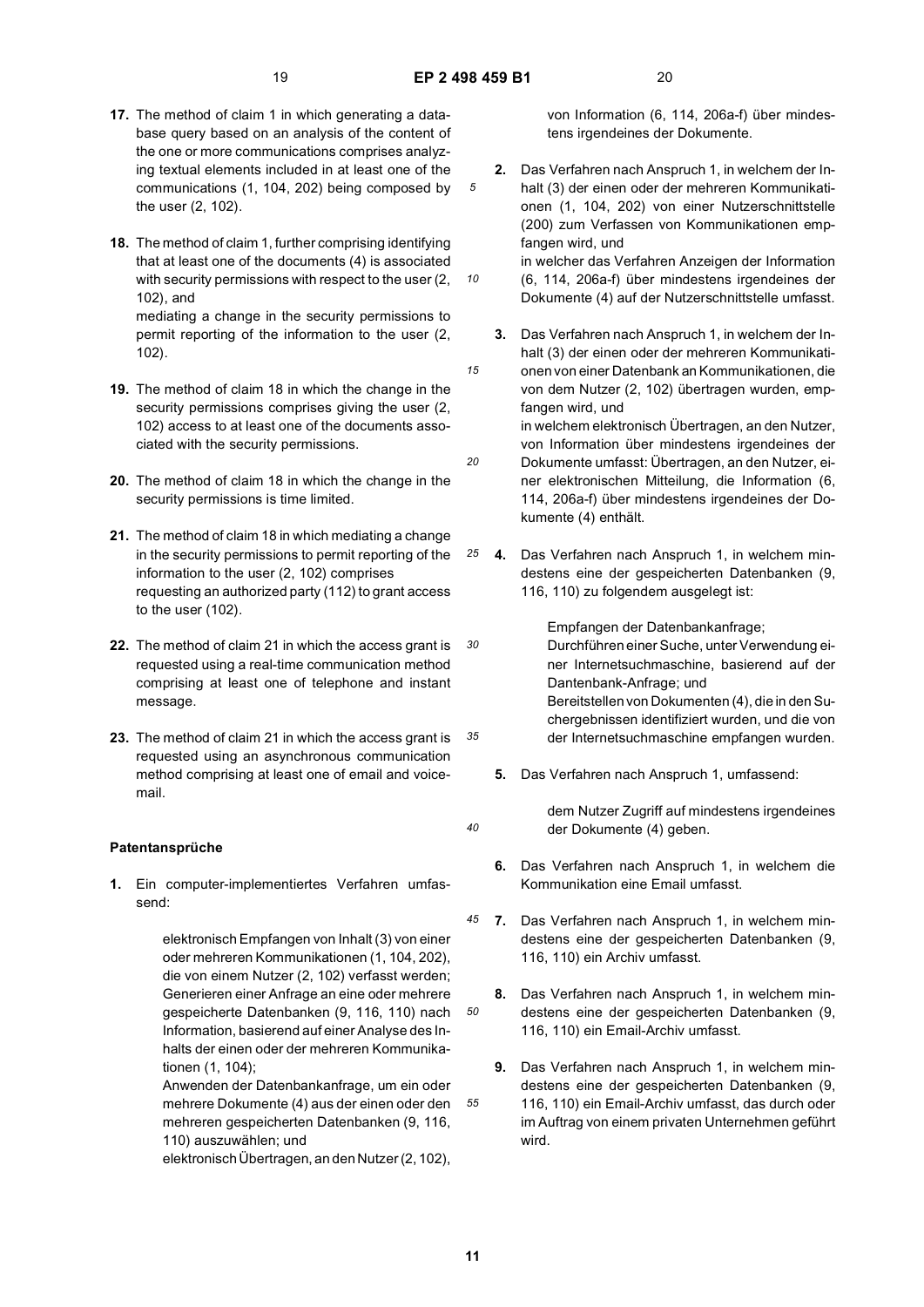*10*

*15*

*20*

*25*

- **10.** Das Verfahren nach Anspruch 1, in welchem das Übertragen in regelmäßigen Zeitintervallen erfolgt, vorzugsweise basierend auf der Aktivität des Nutzers über das Zeitintervall erfolgt.
- **11.** Das Verfahren nach Anspruch 2, wobei das Anzeigen in Echtzeit durchgefiihrt wird, sowie die eine oder die mehreren Kommunikationen (1, 104, 202) verfasst werden.
- **12.** Das Verfahren nach Anspruch 1, in welchem das Übertragen erfolgt, sowie der Nutzer die Kommunikation verfasst.
- **13.** Das Verfahren nach Anspruch 1, in welchem die Information über mindestens irgendeines der Dokumente aktualisiert wird, sowie der Nutzer die Kommunikation verfasst.
- **14.** Das Verfahren nach Anspruch 1, in welchem das mindestens irgendeine der Dokumente (4) Blogs, Kommunikationen über soziale Netzwerke, Nachrichtenartikel, Journalpublikationen und Patente umfasst.
- **15.** Das Verfahren nach Anspruch 1, in welchem mindestens irgendeines der Dokumente (4) Email-Mitteilungen, die in einem digitalen Speichermechanismus gespeichert wurden, umfasst.
- **16.** Das Verfahren nach Anspruch 15, in welchem der digitale Speichermechanismus mindestens eines von einem Archiv, einer Datei, einem Mitteilungsspeicher oder einer Datenbank umfasst.
- **17.** Das Verfahren nach Anspruch 1, in welchem Generieren einer Datenbankanfrage, basierend auf einer Analyse des Inhalts der einen oder der mehreren Kommunikationen, umfasst: Analysieren von Textelementen, die in mindestens einer der Kommunikationen (1, 104, 202), die von dem Nutzer (2, 102) verfasst werden, enthalten sind.
- **18.** Das Verfahren nach Anspruch 1, weiter umfassend:

Identifizieren, dass mindestens eines der Dokumente (4) mit Sicherheitserlaubnissen in Hinsicht auf den Nutzer (2, 102) assoziiert ist, und Vermitteln einer Änderung in den Sicherheitserlaubnissen, um Berichten der Information an den Nutzer (2, 102) zu erlauben.

**19.** Das Verfahren nach Anspruch 18, in welchem die Änderung in den Sicherheitserlaubnissen umfasst: dem Nutzer (2, 102) Zugriff auf mindestens eines der Dokumente, das mit Sicherheitserlaubnissen assoziiert ist, geben.

- **20.** Das Verfahren nach Anspruch 18, in welchem die Änderung in den Sicherheitserlaubnissen zeitlich limitiert ist.
- **21.** Das Verfahren nach Anspruch 18, in welchem Vermitteln einer Änderung in den Sicherheitserlaubnissen, um Berichten der Information an den Nutzer (2, 102) zu erlauben, umfasst:
- Ersuchen einer autorisierten Partei (112), dem Nutzer (102) Zugriff zu gewähren.
- **22.** Das Verfahren nach Anspruch 21, in welchem die Gewährung des Zugriffs ersucht wird unter Verwendung eines Verfahrens zur Kommunikation in Echtzeit, das mindestens eines von Telephonie und Sofortnachricht umfasst.
- **23.** Das Verfahren nach Anspruch 21, in welchem die Gewährung des Zugriffs ersucht wird unter Verwendung eines asynchronen Verfahrens zur Kommunikation, das mindestens eines von Email und Voicemail umfasst.
- **Revendications**
- **1.** Procédé mis en oeuvre sur ordinateur consistant à :
- *30 35 40* recevoir électroniquement un contenu (3) d'une ou de plusieurs communications (1, 104, 202) composées par un utilisateur (2, 102) ; générer une demande vers une ou plusieurs bases de données stockées (9, 116, 110) d'informations en fonction d'une analyse du contenu de la ou des communications (1, 104) ; appliquer la demande de base de données afin de choisir un ou plusieurs documents (4) depuis la ou les bases de données stockées (9, 116, 110) ; et transmettre électroniquement vers l'utilisateur (2, 102) des informations (6, 114, 206a-f) concernant certains au moins des documents.
- *45 50* **2.** Procédé selon la revendication 1, dans lequel le contenu (3) de la ou des communications (1, 104, 202) est reçu d'une interface d'utilisateur (200) pour composer des communications, et lequel procédé consiste à afficher sur l'interface d'utilisateur les informations (6, 114, 206a-f) concernant certains au moins des documents (4).
	- **3.** Procédé selon la revendication 1, dans lequel le contenu (3) de la ou des communications est reçu d'une base de données de communications transmises par l'utilisateur (2, 102), et dans lequel transmettre électroniquement vers l'utilisateur des informations concernant certains au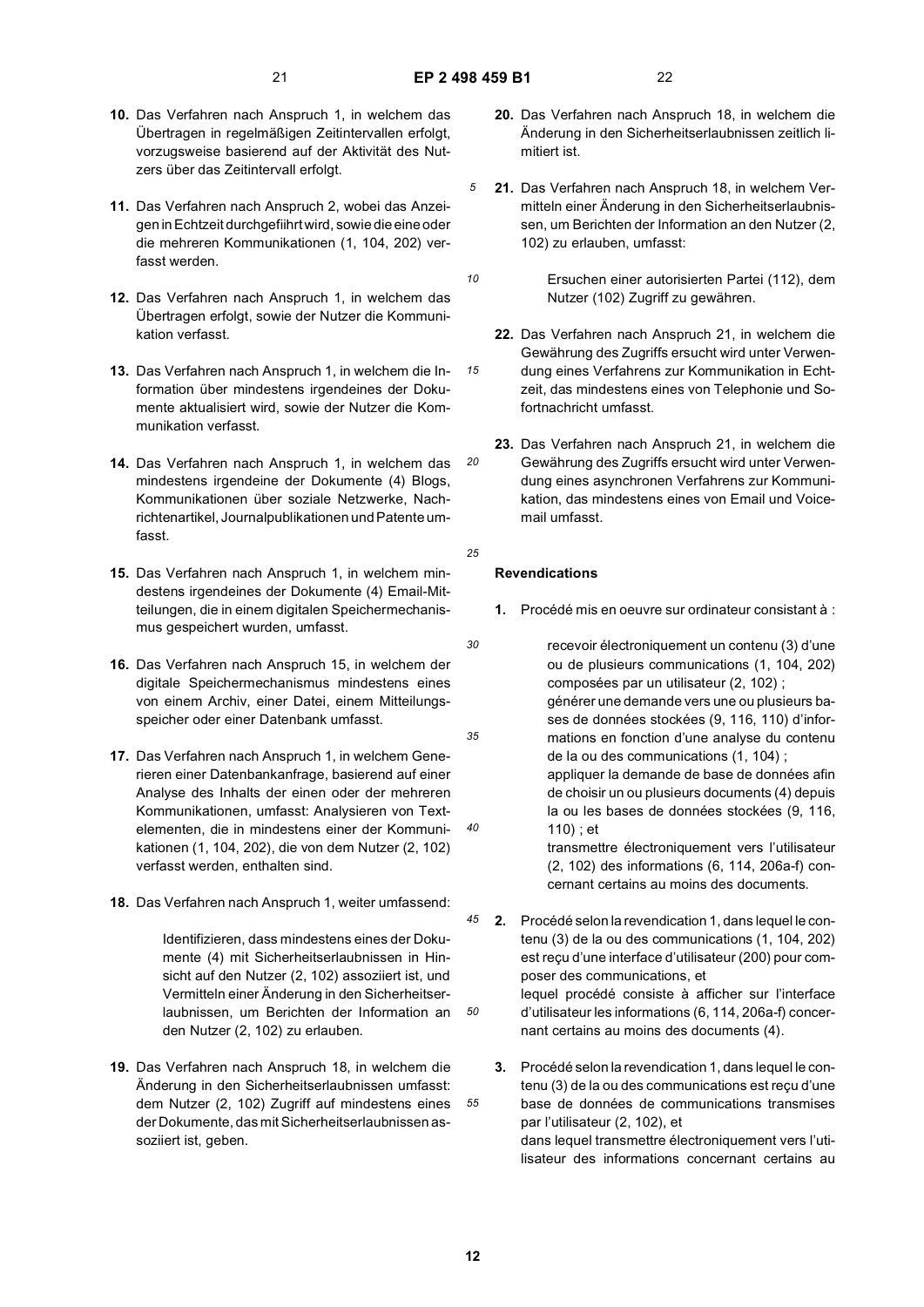*10*

*15*

*20*

*30*

*35*

*40*

*50*

*55*

moins des documents consiste à transmettre vers l'utilisateur un message électronique contenant les informations (6, 114, 206a-f) concernant certains au moins des documents (4).

**4.** Procédé selon la revendication 1, dans lequel au moins une des bases de données stockées (9, 116, 110) est conçue pour :

> recevoir la demande de base de données ; effectuer une recherche, en utilisant un moteur de recherche Internet, en fonction de la demande de base de données ; et fournir des documents (4) identifiés dans les résultats de recherche reçus du moteur de recherche Internet.

- **5.** Procédé selon la revendication 1, consistant à donner à l'utilisateur un accès à certains au moins des documents (4).
- **6.** Procédé selon la revendication 1, dans lequel la communication comprend un courriel.
- *25* **7.** Procédé selon la revendication 1, dans lequel au moins une des bases de données stockées (9, 116, 110) comprend une archive.
- **8.** Procédé selon la revendication 1, dans lequel au moins une des bases de données stockées (9, 116, 110) comprend une archive de courriels.
- **9.** Procédé selon la revendication 1, dans lequel au moins une des bases de données stockées (9, 116, 110) comprend une archive de courriels gérée par ou pour le compte d'une entreprise privée.
- **10.** Procédé selon la revendication 1, dans lequel la transmission se fait à des intervalles de temps réguliers, et se fait de préférence en fonction de l'activité de l'utilisateur pendant l'intervalle de temps.
- **11.** Procédé selon la revendication 2, dans lequel l'affichage se fait en temps réel à mesure que la ou les communications (1, 104, 202) sont composées.
- **12.** Procédé selon la revendication 1, dans lequel la transmission se produit à mesure que l'utilisateur compose la communication.
- **13.** Procédé selon la revendication 1, dans lequel les informations concernant certains au moins des documents sont mises à jour à mesure que l'utilisateur compose la communication.
- **14.** Procédé selon la revendication 1, dans lequel certains au moins des documents (4) comprennent des blogs, des communications sur réseaux sociaux,

des articles de journaux, des publications de magazines et des brevets.

- **15.** Procédé selon la revendication 1, dans lequel certains au moins des documents (4) comprennent des messages courriels stockés dans un mécanisme de stockage numérique.
- **16.** Procédé selon la revendication 15, dans lequel le mécanisme de stockage numérique comprend l'un au moins d'une archive, d'un fichier, d'un stockage de messages ou d'une base de données.
- 17. Procédé selon la revendication 1, dans lequel la génération d'une demande de base de données en fonction d'une analyse du contenu de la ou des communications consiste à analyser des éléments de texte compris dans au moins une des communications (1, 104, 202) composées par l'utilisateur (2, 102).
- **18.** Procédé selon la revendication 1, consistant en outre à identifier que l'un au moins des documents (4) est associé à des permissions de sécurité concernant l'utilisateur (2, 102), et à effectuer une médiation de changement des permissions de sécurité afin de permettre le rapport d'informations vers l'utilisateur (2, 102).
- **19.** Procédé selon la revendication 18, dans lequel le changement des permissions de sécurité consiste à donner à l'utilisateur (2, 102) un accès à au moins un des documents associés aux permissions de sécurité.
- **20.** Procédé selon la revendication 18, dans lequel le changement des permissions de sécurité est limité dans le temps.
- *45* **21.** Procédé selon la revendication 18, dans lequel la médiation d'un changement des permissions de sécurité permettant le rapport des informations vers l'utilisateur (2, 102) consiste à demander à une partie autorisée (112) d'accorder l'accès à l'utilisateur (102).
	- **22.** Procédé selon la revendication 21, dans lequel l'accord d'accès est demandé à l'aide d'un procédé de communication en temps réel comprenant au moins un parmi un téléphone et un message instantané.
	- **23.** Procédé selon la revendication 21, dans lequel l'accord d'accès est demandé à l'aide d'un procédé de communication asynchrone comprenant au moins un parmi un courriel et un courrier vocal.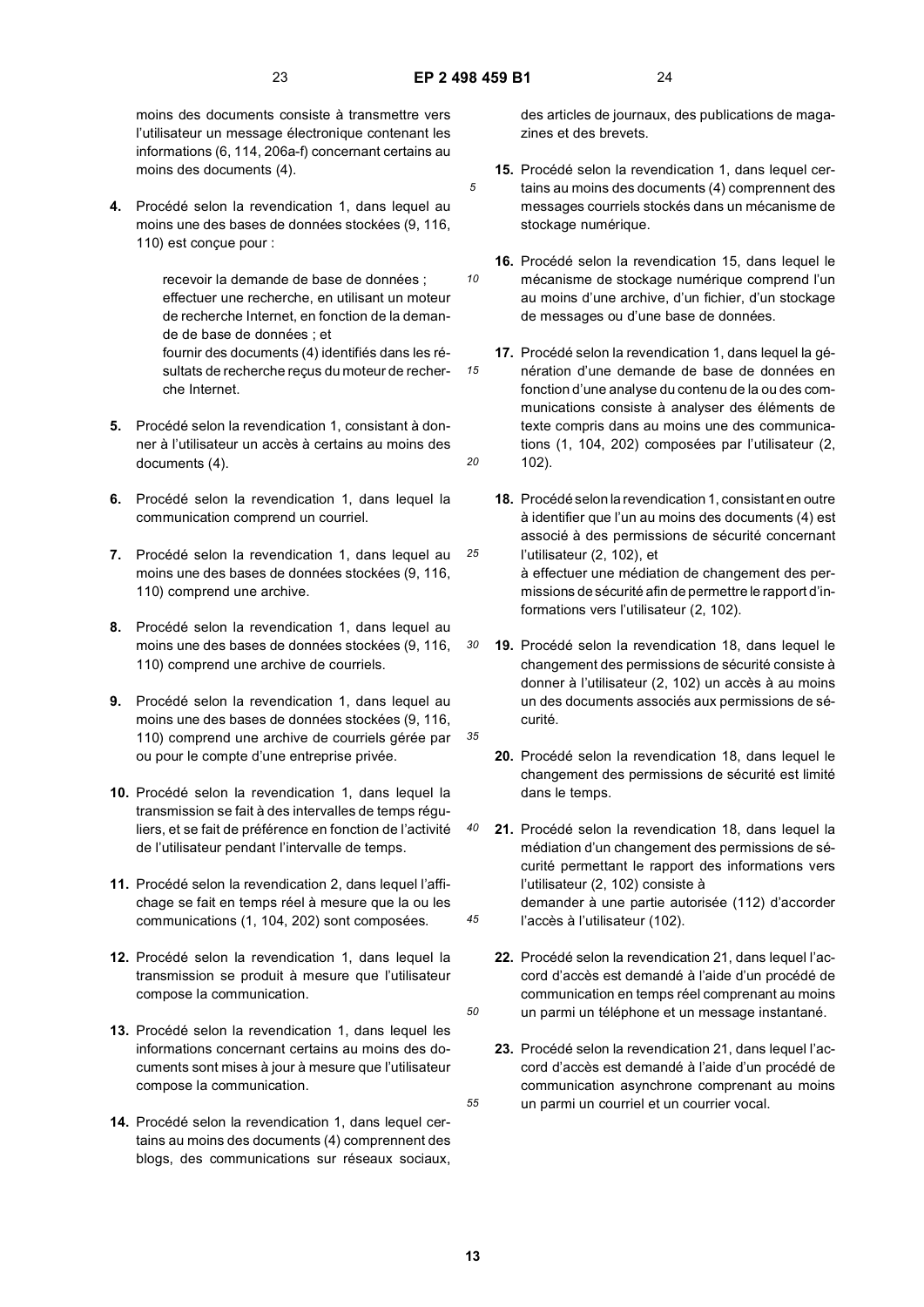

FIG. 1A

l,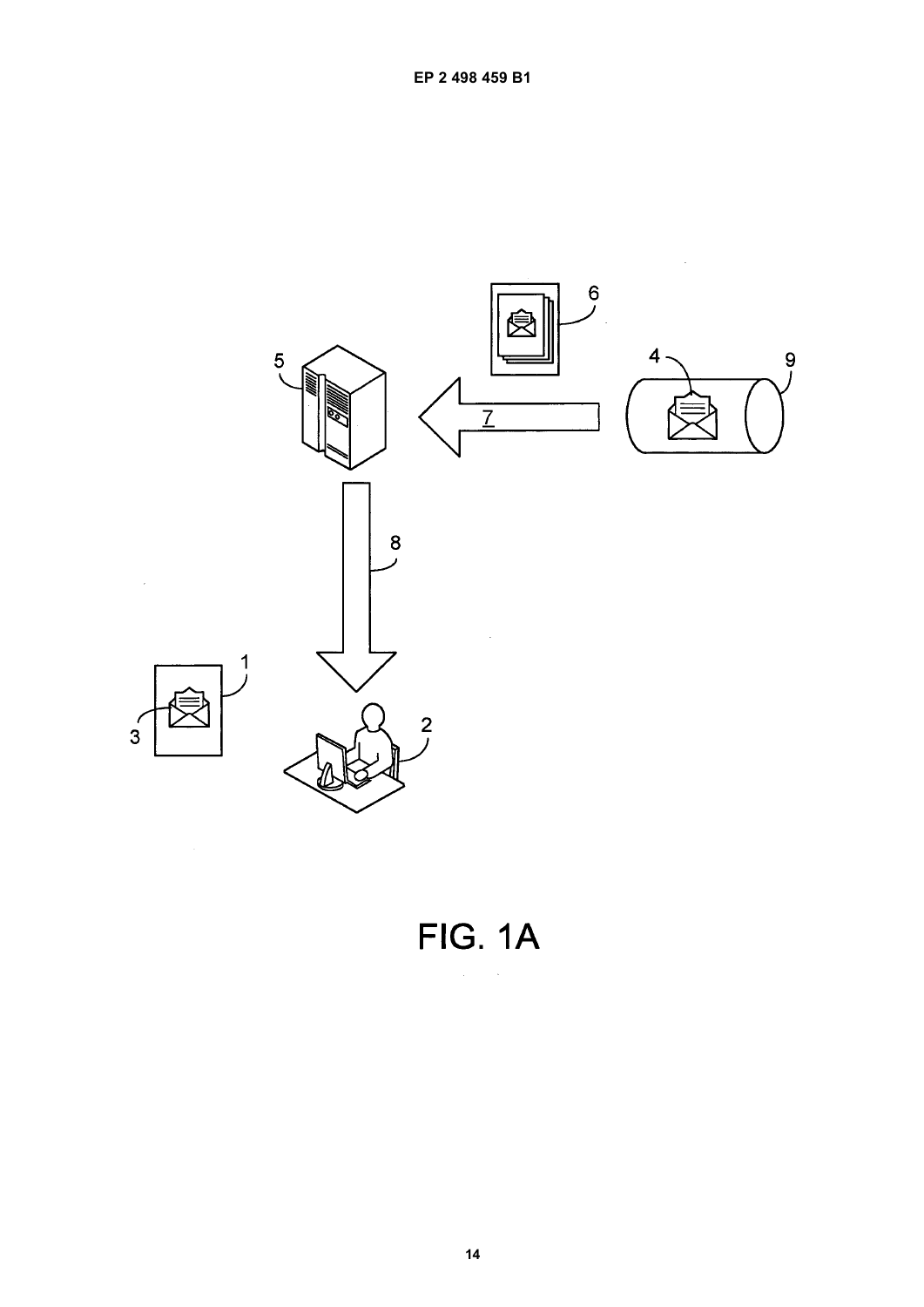

FIG. 1B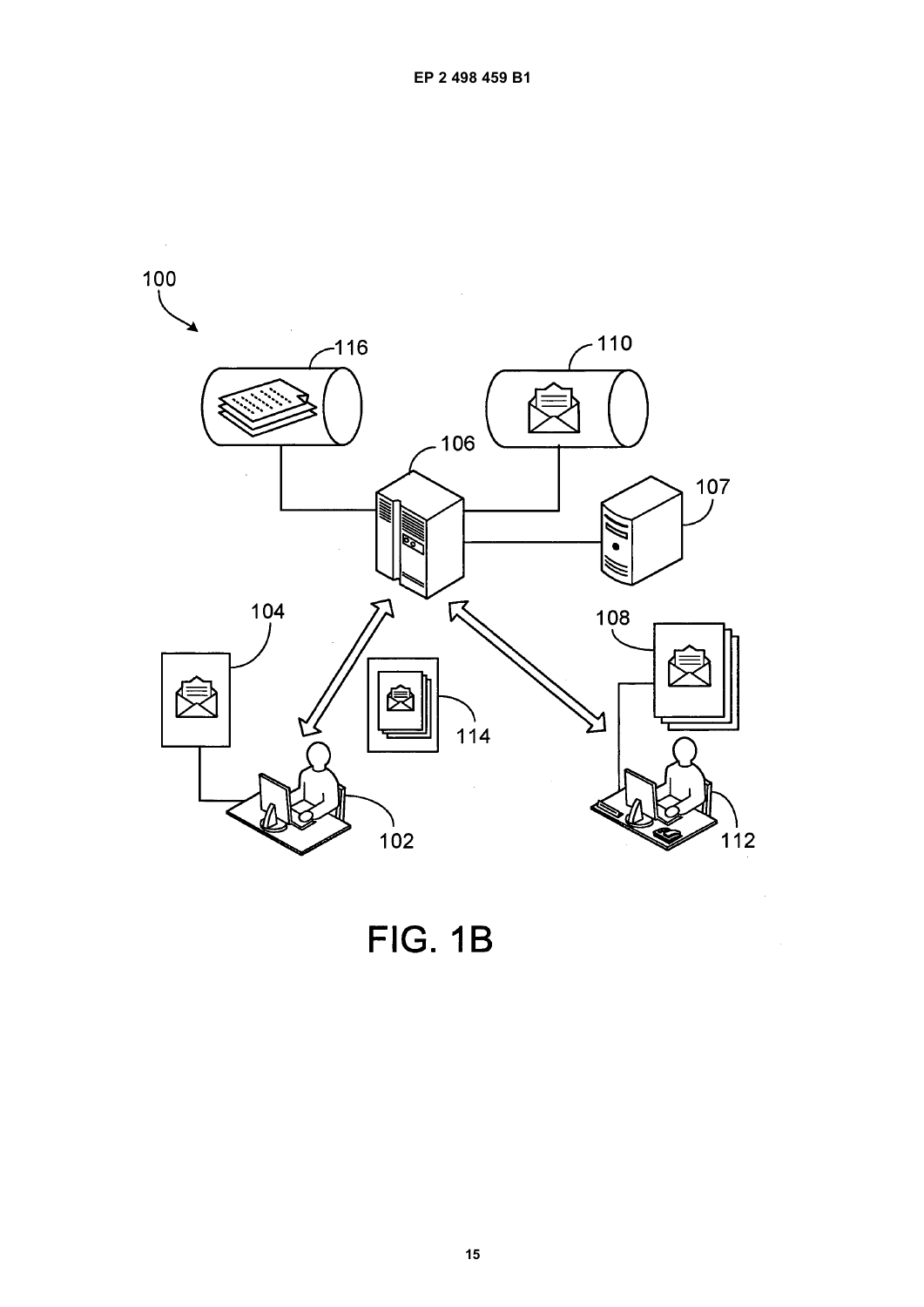

 $-002$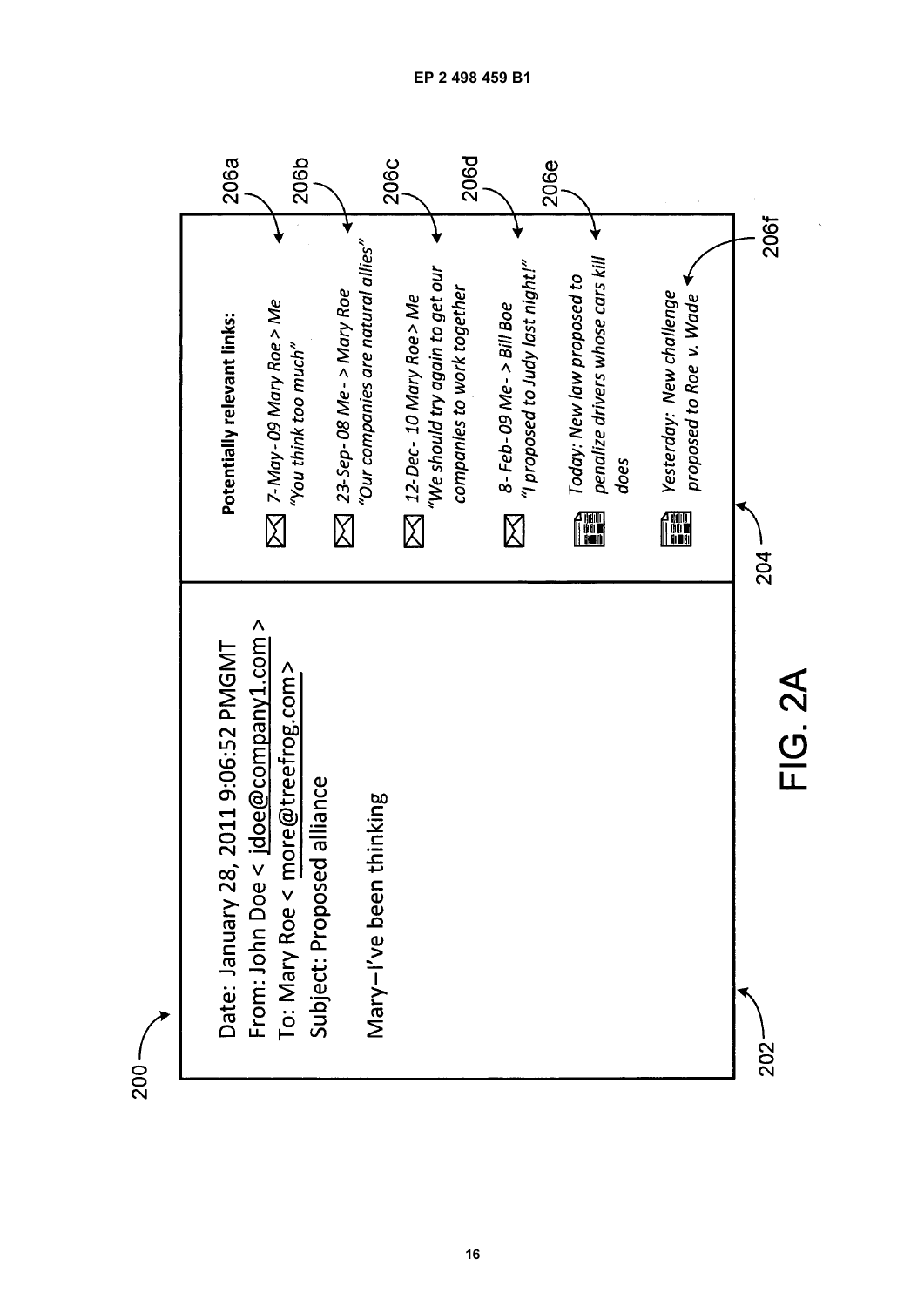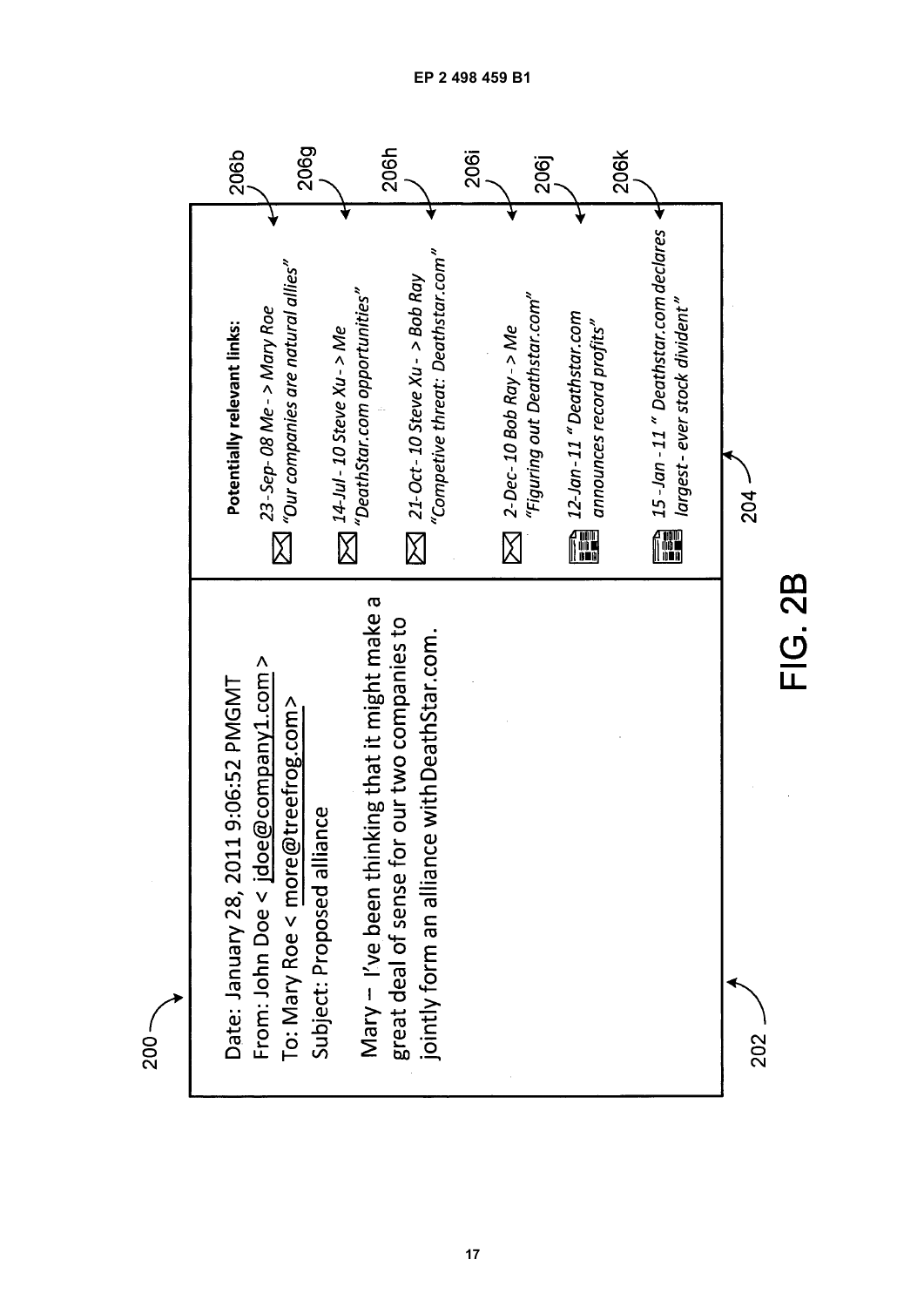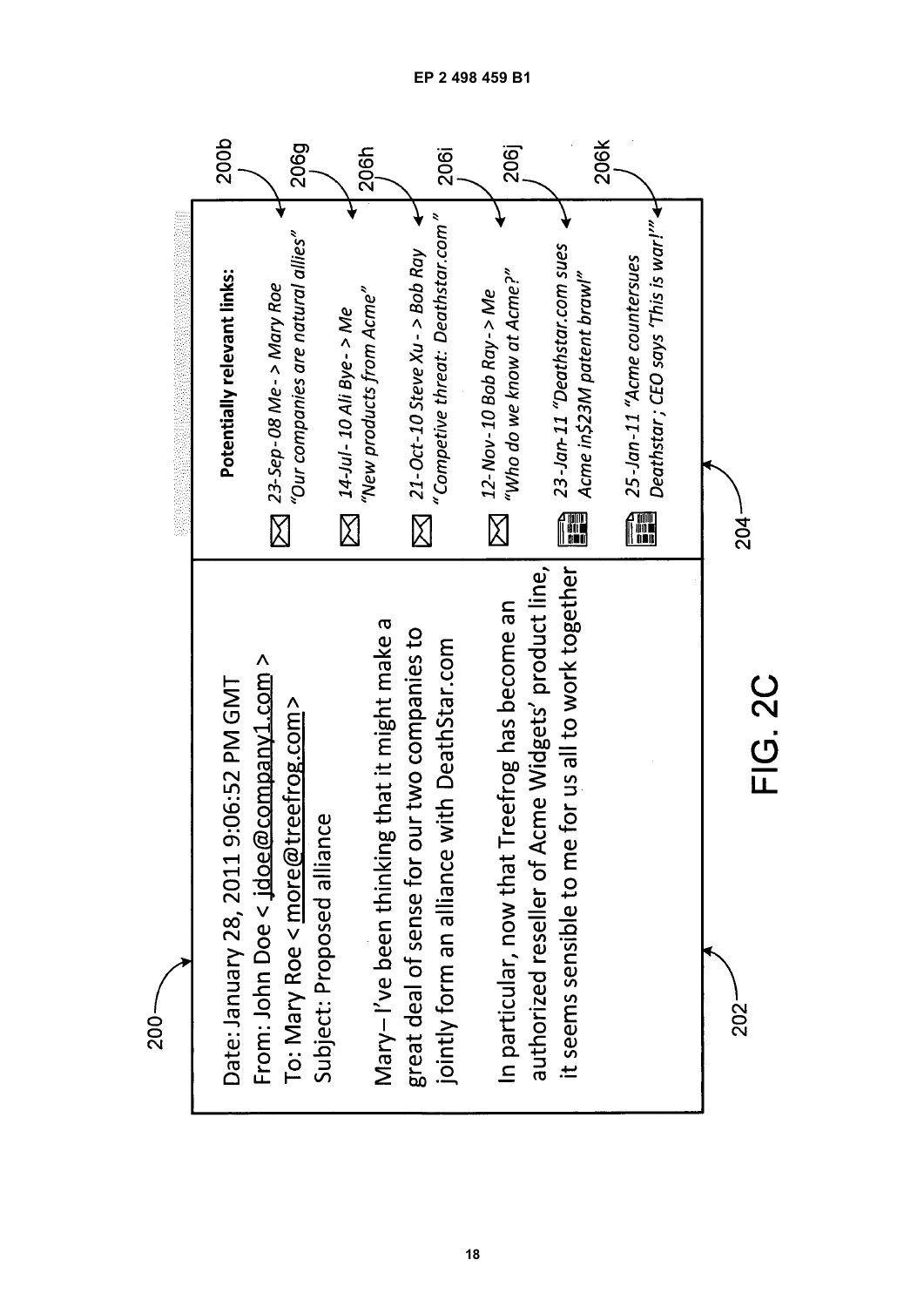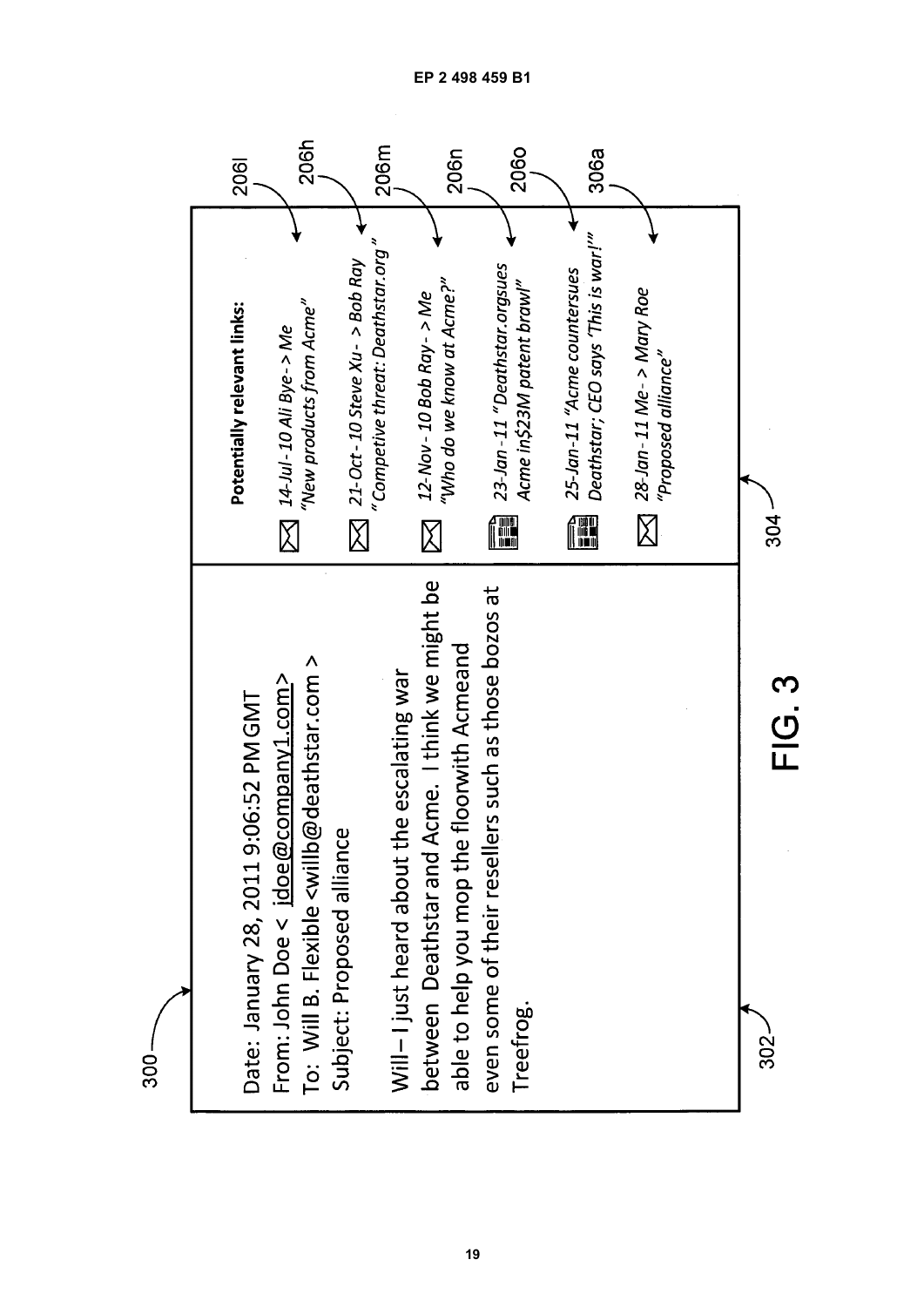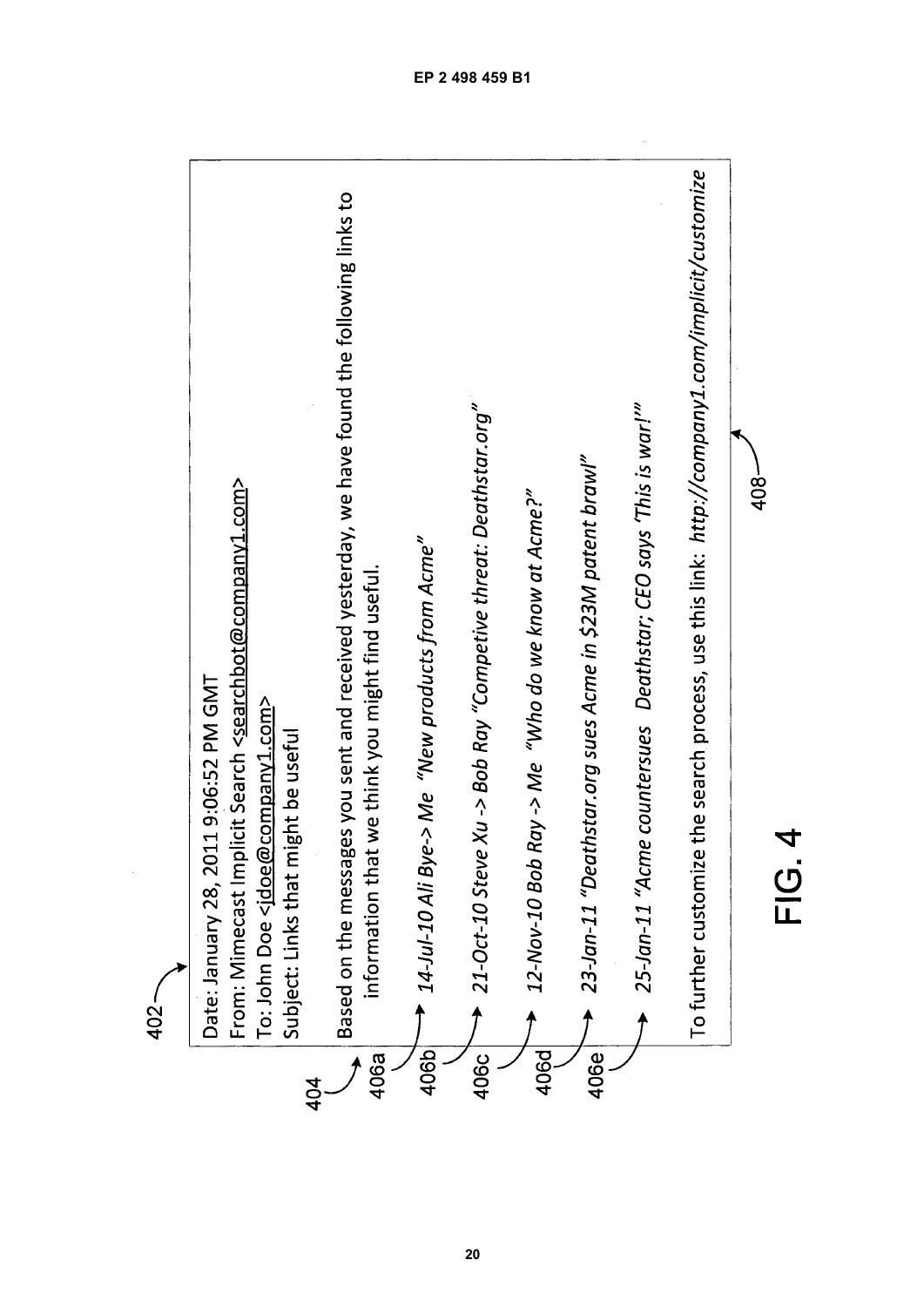

FIG. 5A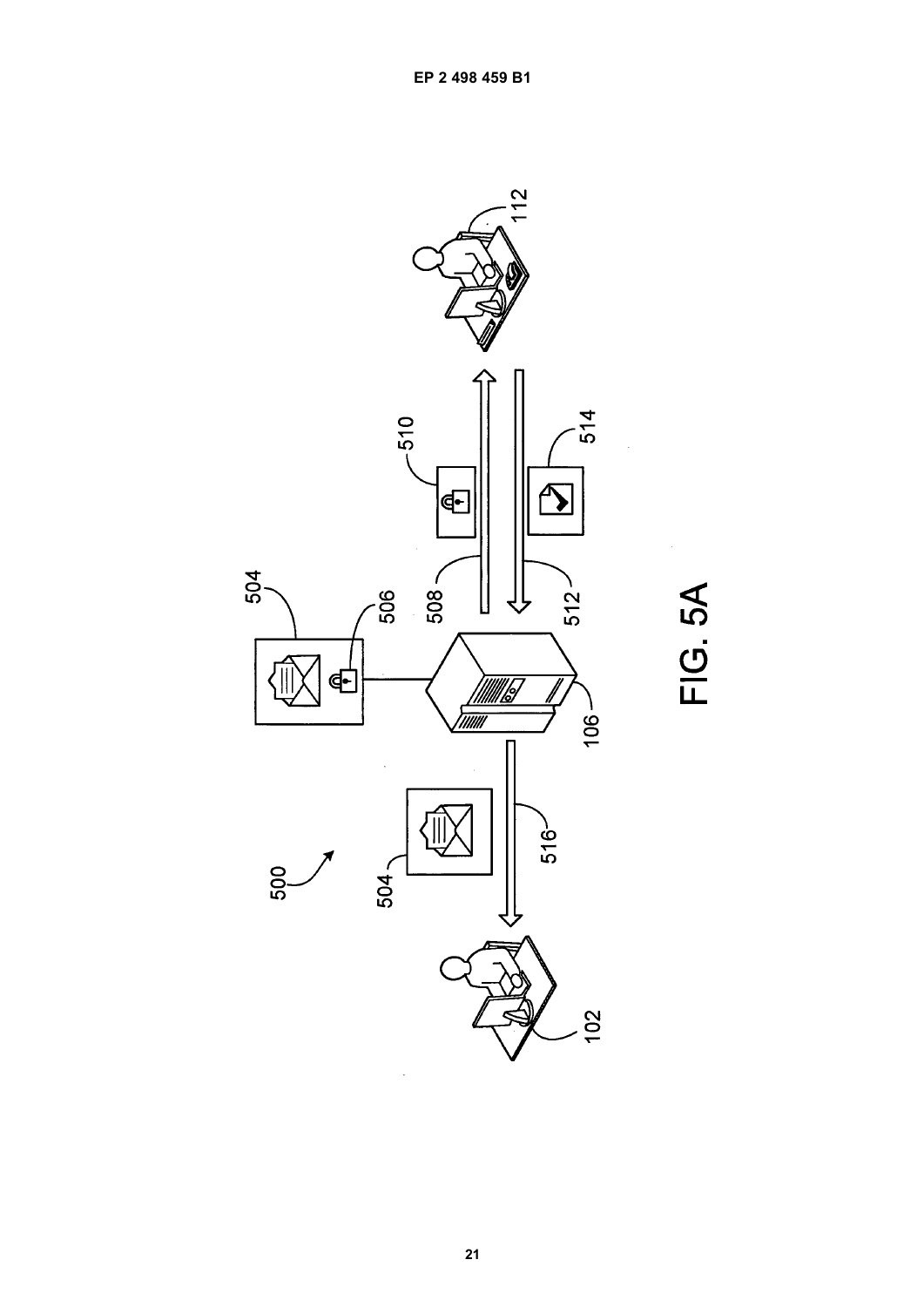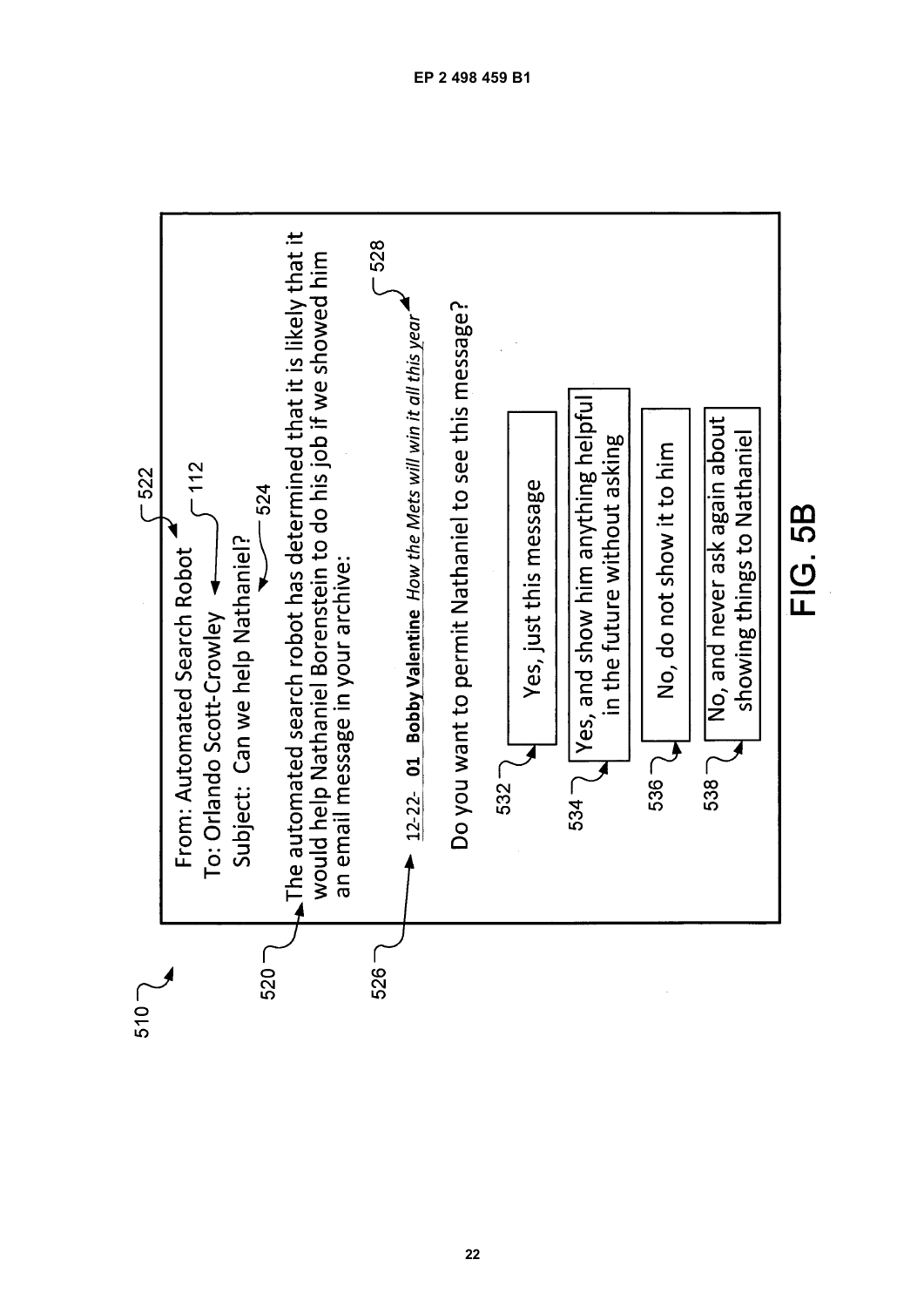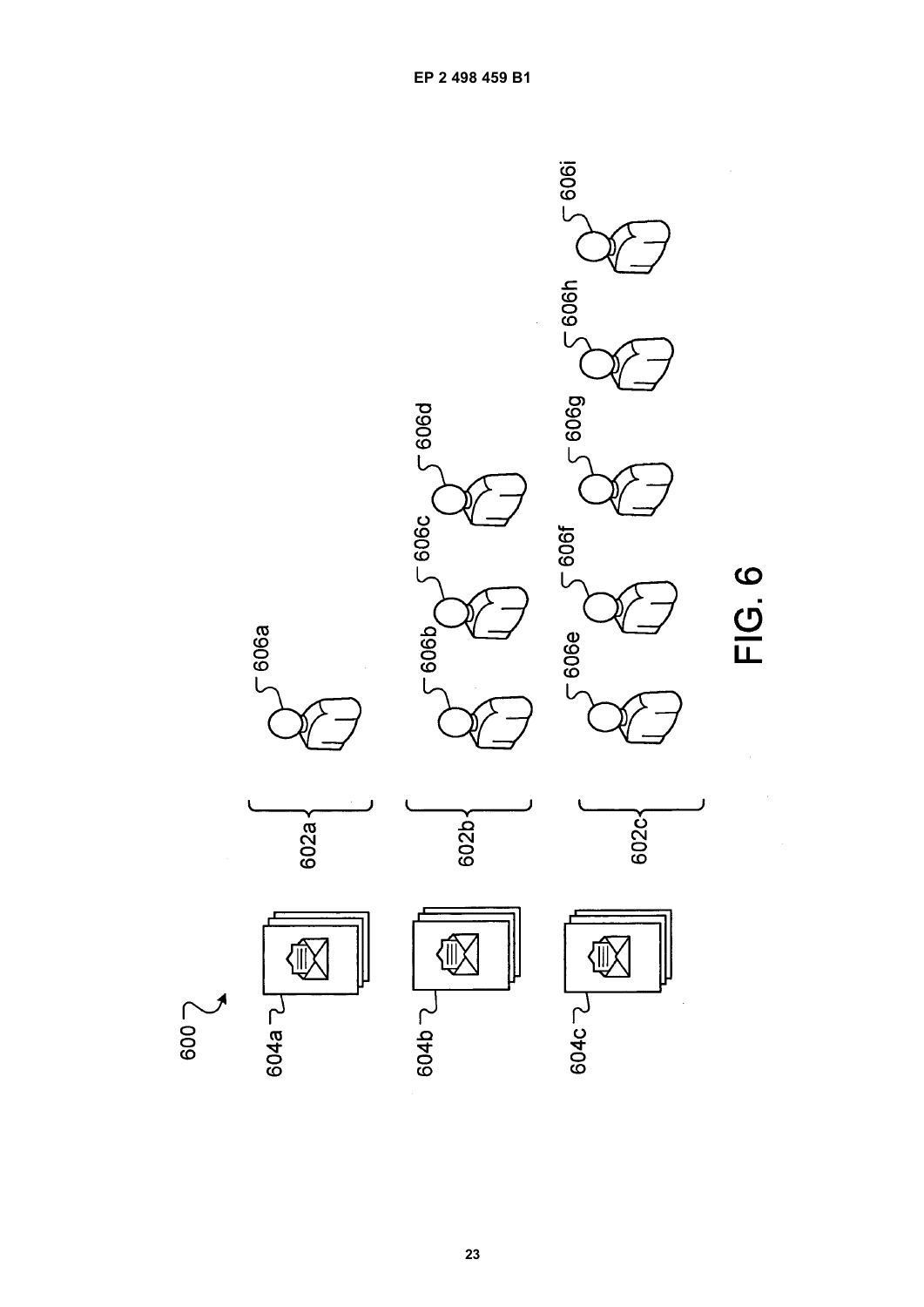

**FIG. 7**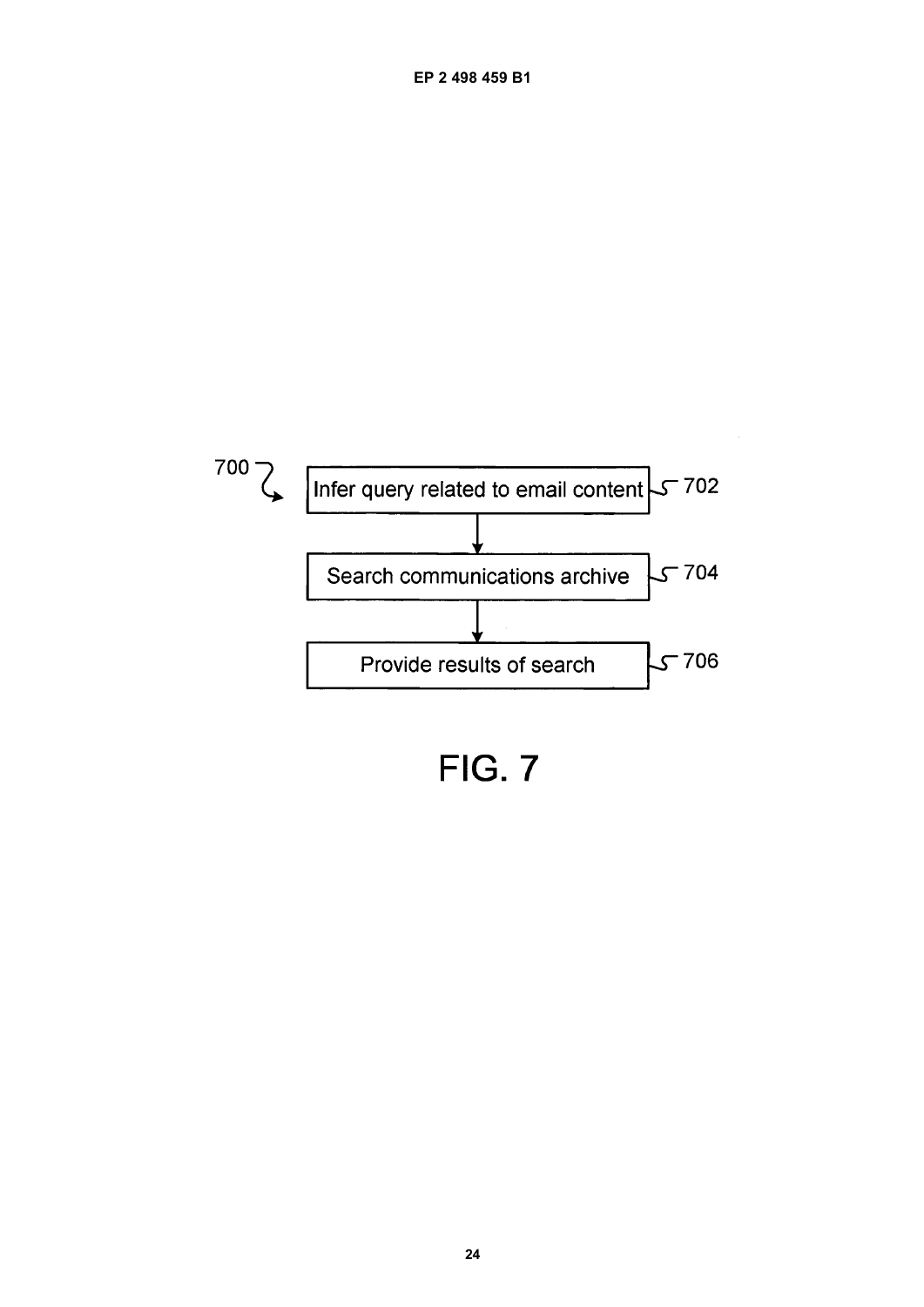